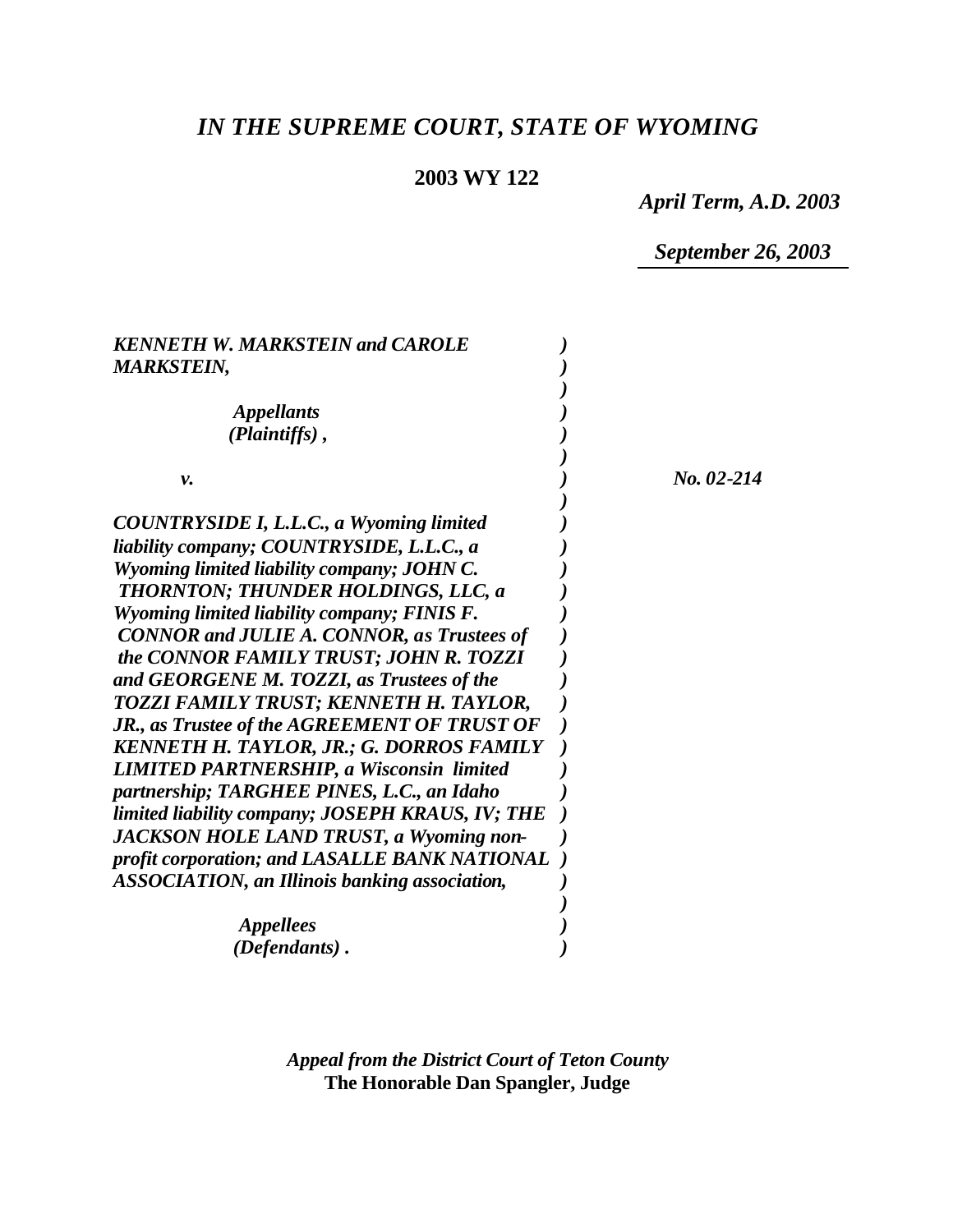#### *Representing Appellants:*

R. Michael Mullikin and Carolyn L. Null-Anderson of Mullikin, Larson & Swift, Jackson, WY; and Harvey S. Schochet, and Andrew A. Bassak of Steefel, Levitt & Weiss, San Francisco, CA. Argument by Messrs. Mullikin and Schochet.

#### *Representing Appellees:*

David F. DeFazio of DeFazio Law Office, Jackson, WY; Gerald R. Mason of Mason & Mason, PC, Pinedale, WY; Bret F. King of King & King, Jackson, WY; Peter J. Young of Schwartz, Bon, Walker & Studer, LLC, Casper, WY; and Joe M. Teig of Holland & Hart, Jackson, WY. Argument by Messrs. Mason and DeFazio.

## Before **HILL, C.J.,** and **GOLDEN, LEHMAN, KITE,** and **VOIGT, JJ.**

**NOTICE:** *This opinion is subject to formal revision before publication in Pacific Reporter Third. Readers are requested to notify the Clerk of the Supreme Court, Supreme Court Building, Cheyenne, Wyoming 82002 of any typographical or other formal errors in order that corrections may be made before final publication in the permanent volume.*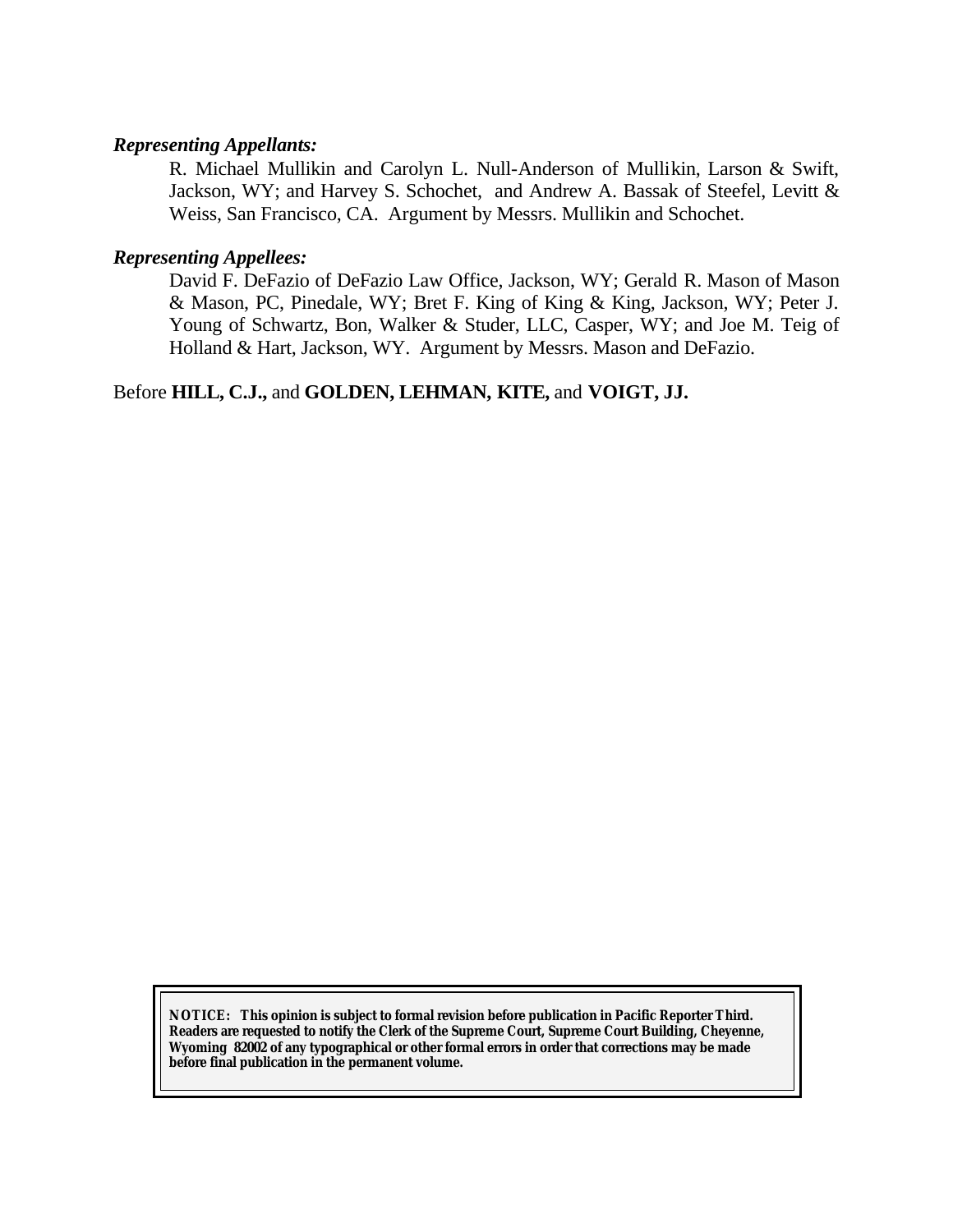#### **LEHMAN, Justice.**

[¶1] This is an appeal from summary judgment granted against appellants Kenneth W. Markstein and Carole Markstein (collectively the Marksteins) in an action concerning fishing and club use rights granted along the Snake River near Wilson, Wyoming. We affirm in part, reverse in part, and remand.

## *ISSUES*

[¶2] The Marksteins set forth very lengthy and broadly stated issues on appeal that may be summarized as follows:

1. Did the district court err in disregarding the effect of the bankruptcy court's orders?

2. Did the district court err in not finding a breach of the Stipulation Re License Claims?

3. Did the district court err in concluding that the fishing license agreements did not create an interest in real property that ran with the land but, rather, were revocable licenses that were terminated upon purchase of land?

4. Did the district court err in finding a proper revocation of the Marksteins' club use rights?

5. Did the district court err in its finding of bona fide purchaser for value status under the Wyoming Recording Act?

Appellees John C. Thornton; Countryside, L.L.C.; Countryside I, L.L.C.; Thunder Holdings, LLC; John R. Tozzi and Georgene M. Tozzi, as trustees of the Tozzi Family Trust; Targhee Pines, L.C.; The Jackson Hole Land Trust; and LaSalle Bank National Association (collectively appellees) do not specifically set forth a statement of issues on appeal. However, appellees address those issues raised by the Marksteins and raise the following additional issues:

1. Did the trustee in bankruptcy reject the Marksteins' fishing license and club use agreements as executory contracts in the bankruptcy case?

2. Was the recording of the license agreement for Parcel 2 void as a violation of the bankruptcy automatic stay provision?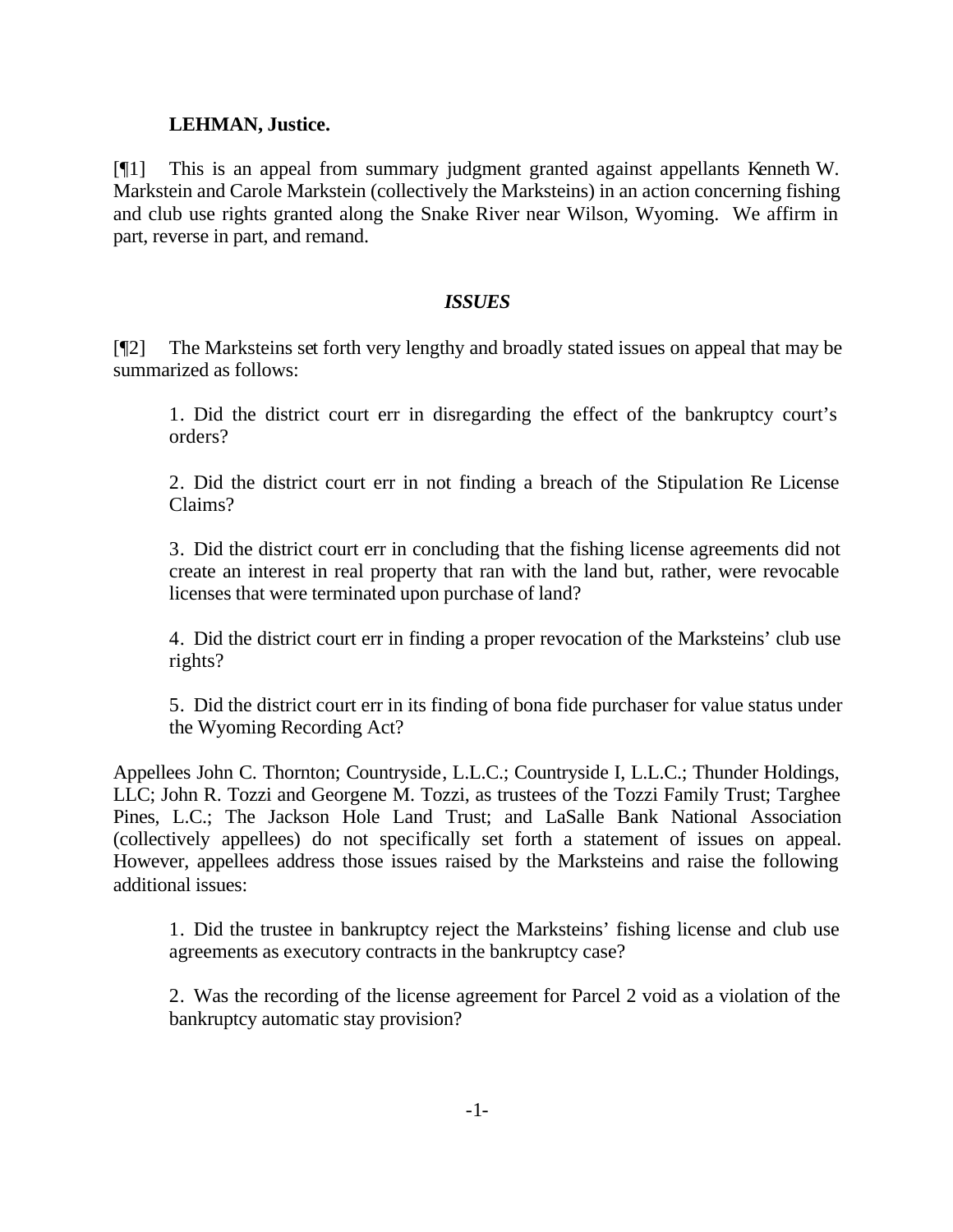3. To the extent that the fishing license agreements are easements, are they null and void under Wyo. Stat. Ann. § 34-1-141 for failure to provide a sufficient legal description?

## *FACTS<sup>1</sup>*

[¶3] In 1981, Rivermeadows Associates, Ltd. (RMA) developed Crescent H Ranch, a commercially operated guest ranch located along the Snake River. Thereafter, Fish Creek Meadows, Inc. (FCM) developed 186 acres adjacent to Crescent H Ranch (Fish Creek Meadows Property).

[¶4] In 1993, the Marksteins purchased Parcel 1 of the Fish Creek Meadows Property, in part, acquiring fishing and club rights on the Crescent H Ranch. No memoranda for the fishing and club rights regarding Parcel 1 were recorded. Nevertheless, terms of the Parcel 1 purchase provided that if Parcel 1 was split, duplicate fishing and club rights would immediately issue with that newly split parcel. In April of 1994, the Marksteins completed a lot split of Parcel 1.

[¶5] On January 16, 1995, RMA granted FCM fishing rights to the Crescent H Ranch, which was appurtenant to Parcel 2 of the Fish Creek Meadows Property. On January 17, 1995, RMA filed for Chapter 11 bankruptcy with RMA operating as a debtor in possession until a trustee in bankruptcy was appointed for the bankruptcy estate in July of 1995. Later that same day, RMA recorded a Memorandum of License Agreement regarding fishing rights involving Parcel 2.<sup>2</sup> Subsequently in 1995, FCM also filed for Chapter 11 bankruptcy.

[¶6] On November 12, 1996, the trustee in bankruptcy for the RMA bankruptcy estate and appellee John C. Thornton (Thornton) entered into a purchase agreement concerning the Crescent H Ranch. This agreement provided that the sale was subject to all existing fishing and club use rights relating to the Crescent H Ranch, except to the extent such rights were "avoided" in the bankruptcy. On that same date, Thornton assigned all his rights and obligations under the purchase agreement to appellee Countryside, L.L.C. On December 30, 1996, appellant Kenneth A. Markstein purchased Parcel 2 of the Fish Creek Meadows Property through the trustee of the FCM bankruptcy estate. No memorandum for club rights concerning Parcel 2 was recorded although such rights were again apparently extended pursuant to the purchase.

 $1$  An appeal in this action was previously filed, with this court issuing its opinion in that matter at *Masinter v*. *Markstein*, 2002 WY 64, 45 P.3d 237 (Wyo. 2002).

 $2$  Appellees assert that to the extent the Marksteins must rely upon the post-petition filing of this memorandum to protect their claim, the recording is void as a violation of the automatic stay. Under our reasoning detailed below, the Marksteins need not rely upon the post-petition filing of this memorandum. Accordingly, this court does not address such issue because it is moot.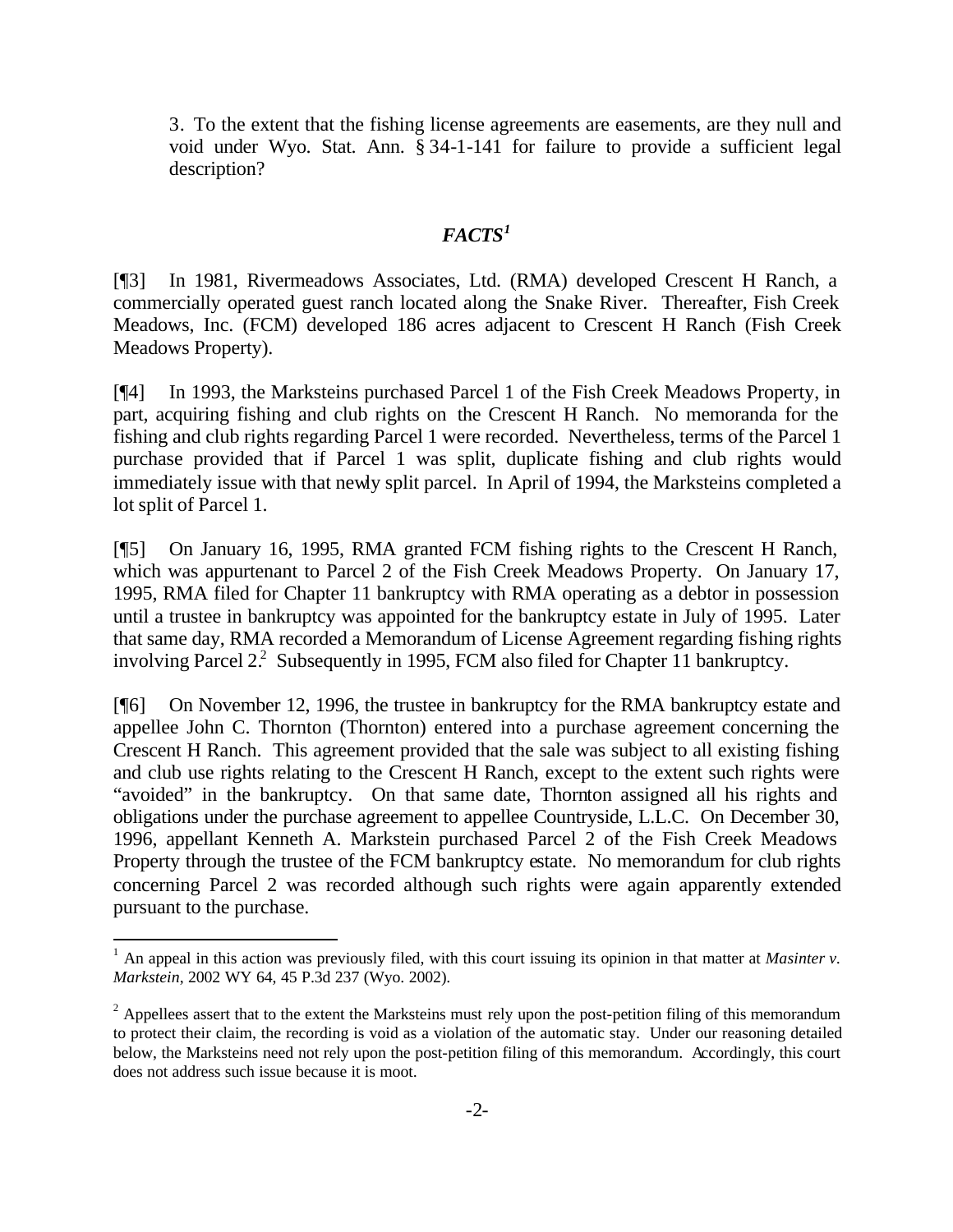[¶7] In January 1997, the trustee for the RMA bankruptcy estate filed an avoidance action seeking to, in part, avoid the Marksteins' fishing rights. On May 12, 1997, that same trustee along with Countryside, L.L.C. requested by motion that the bankruptcy court approve the proposed purchase of the Crescent H Ranch. The Marksteins objected to these motions. On June 10, 1997, the Marksteins and others entered into a Stipulation Re License Claims with the trustee of the RMA bankruptcy estate and Countryside, L.L.C. wherein Countryside, L.L.C. agreed that any challenge it might wish to assert to the fishing and club use rights would be limited to the "claims asserted by the trustee" in the avoidance action. On June 13, 1997, the bankruptcy court approved the sale of the Rivermeadows property to Countryside, L.L.C., but ruled that the sale "shall not be free and clear of the interests of those fishing license and use agreement holders." Countryside, L.L.C. assigned its rights and obligations under this sale to appellee Countryside I, L.L.C. on June 25, 1997. The Stipulation Re License Claims was approved by the bankruptcy court on July 21, 1997.

[¶8] On February 25, 1998, the bankruptcy court dismissed the avoidance action filed by the RMA bankruptcy trustee seeking to avoid the Marksteins' fishing and club use rights. Nevertheless, on April 2, 1998, Countryside I, L.L.C. sent a letter to the Marksteins disavowing their fishing and club use rights.

[¶9] On November 23, 1998, the trustee for the RMA bankruptcy estate filed his Third Amended Liquidating Plan of Reorganization ("Plan of Reorganization"). On December 3, 1998, the bankruptcy court entered its order confirming the Plan of Reorganization.

[¶10] This action was filed in district court by the Marksteins seeking to enforce their fishing and club use rights. Ultimately, cross-motions for summary judgment were filed by the parties, with the district court entering summary judgment in favor of appellees. This appeal followed.

## *STANDARD OF REVIEW*

[¶11] Our standard of review in summary judgment cases is well established.

Summary judgment motions are determined under the following language from W.R.C.P. 56(c):

> The judgment sought shall be rendered forthwith if the pleadings, depositions, answers to interrogatories, and admissions on file, together with the affidavits, if any, show that there is no genuine issue as to any material fact and that the moving party is entitled to a judgment as a matter of law.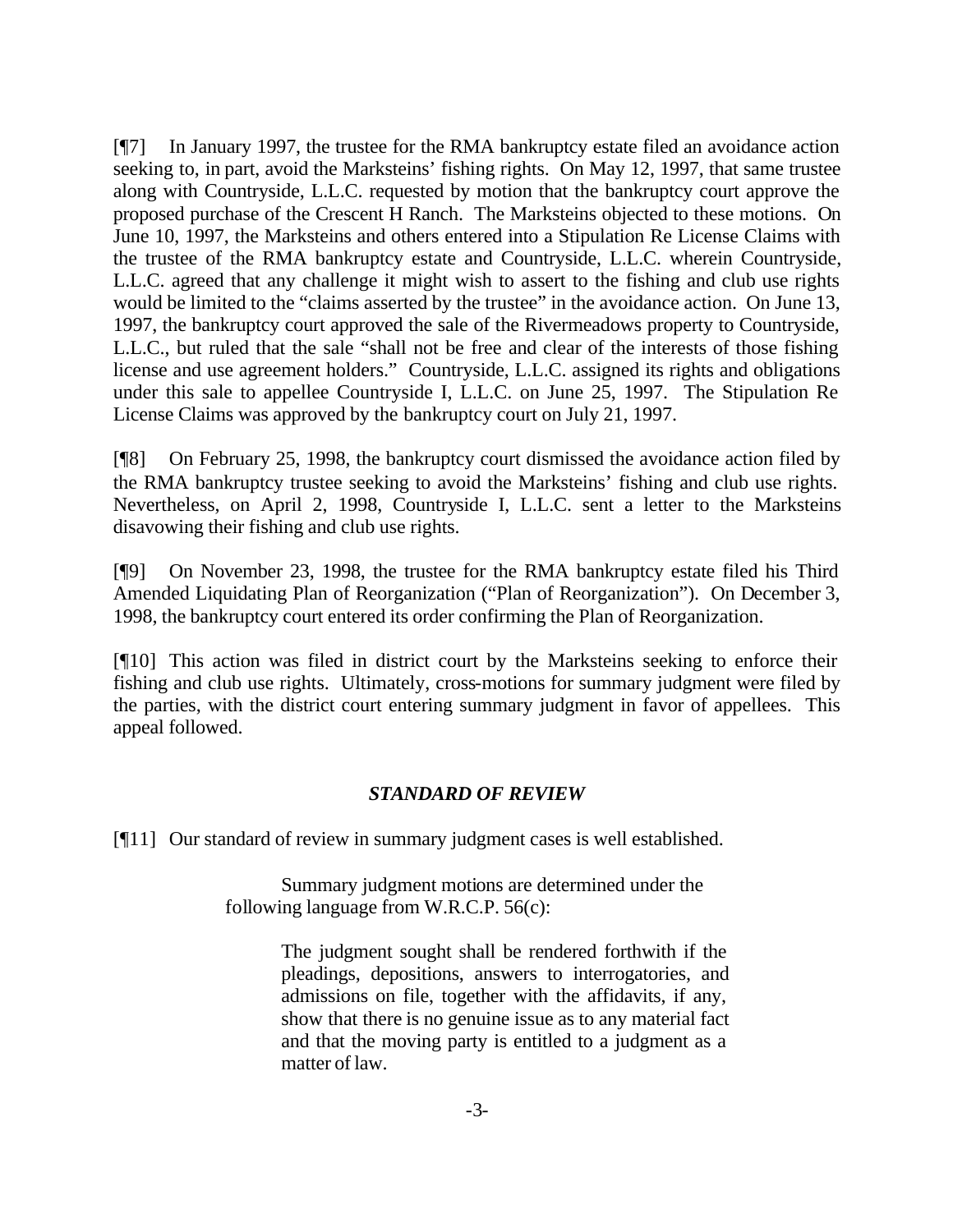The purpose of summary judgment is to dispose of suits before trial that present no genuine issue of material fact. *Moore v. Kiljander*, 604 P.2d 204, 207 (Wyo. 1979). Summary judgment is a drastic remedy designed to pierce the formal allegations and reach the merits of the controversy, but only where no genuine issue of material fact is present. *Weaver v. Blue Cross Blue Shield of Wyoming*, 609 P.2d 984, 986 (Wyo. 1980). A fact is material if proof of that fact would have the effect of establishing or refuting one of the essential elements of a cause of action or defense asserted by the parties. *Schuler v. Community First Nat. Bank*, 999 P.2d 1303, 1304 (Wyo. 2000). The summary judgment movant has the initial burden of establishing by admissible evidence a prima facie case; once this is accomplished, the burden shifts and the opposing party must present specific facts showing that there is a genuine issue of material fact. *Boehm v. Cody Country Chamber of Commerce*, 748 P.2d 704, 710 (Wyo. 1987); *Gennings v. First Nat. Bank of Thermopolis*, 654 P.2d 154, 156 (Wyo. 1982).

This Court reviews a summary judgment in the same light as the district court, using the same materials and following the same standards. *Unicorn Drilling, Inc. v. Heart Mountain Irr. Dist.*, 3 P.3d 857, 860 (Wyo. 2000) (quoting *Gray v. Norwest Bank Wyoming, N.A.*, 984 P.2d 1088, 1091 (Wyo. 1999)). The record is reviewed, however, from the vantage point most favorable to the party who opposed the motion, and this Court will give that party the benefit of all favorable inferences that may fairly be drawn from the record. *Garcia v. Lawson*, 928 P.2d 1164, 1166 (Wyo. 1996).

*McGee v. Caballo Coal Co.*, 2003 WY 68, ¶6, 69 P.3d 908, ¶6 (Wyo. 2003) (quoting *Garnett v. Coyle*, 2001 WY 94, ¶¶3-5, 33 P.3d 114, ¶¶3-5 (Wyo. 2001)). We also recognized in *Mize v. North Big Horn Hosp. Dist.*, 931 P.2d 229, 232 (Wyo. 1997) that little mystery remains concerning our willingness to dispose of cases via summary judgment, provided there is no genuine issue of material fact and the law clearly entitles the party to prevail.

#### *DISCUSSION*

#### *Res Judicata/Collateral Estoppel/Judicial Estoppel*

[¶12] Initially, the Marksteins state that the district court disregarded the bankruptcy court order authorizing the sale of the property and the order approving the Stipulation Re License Claims. According to the Marksteins, these court orders established the terms and conditions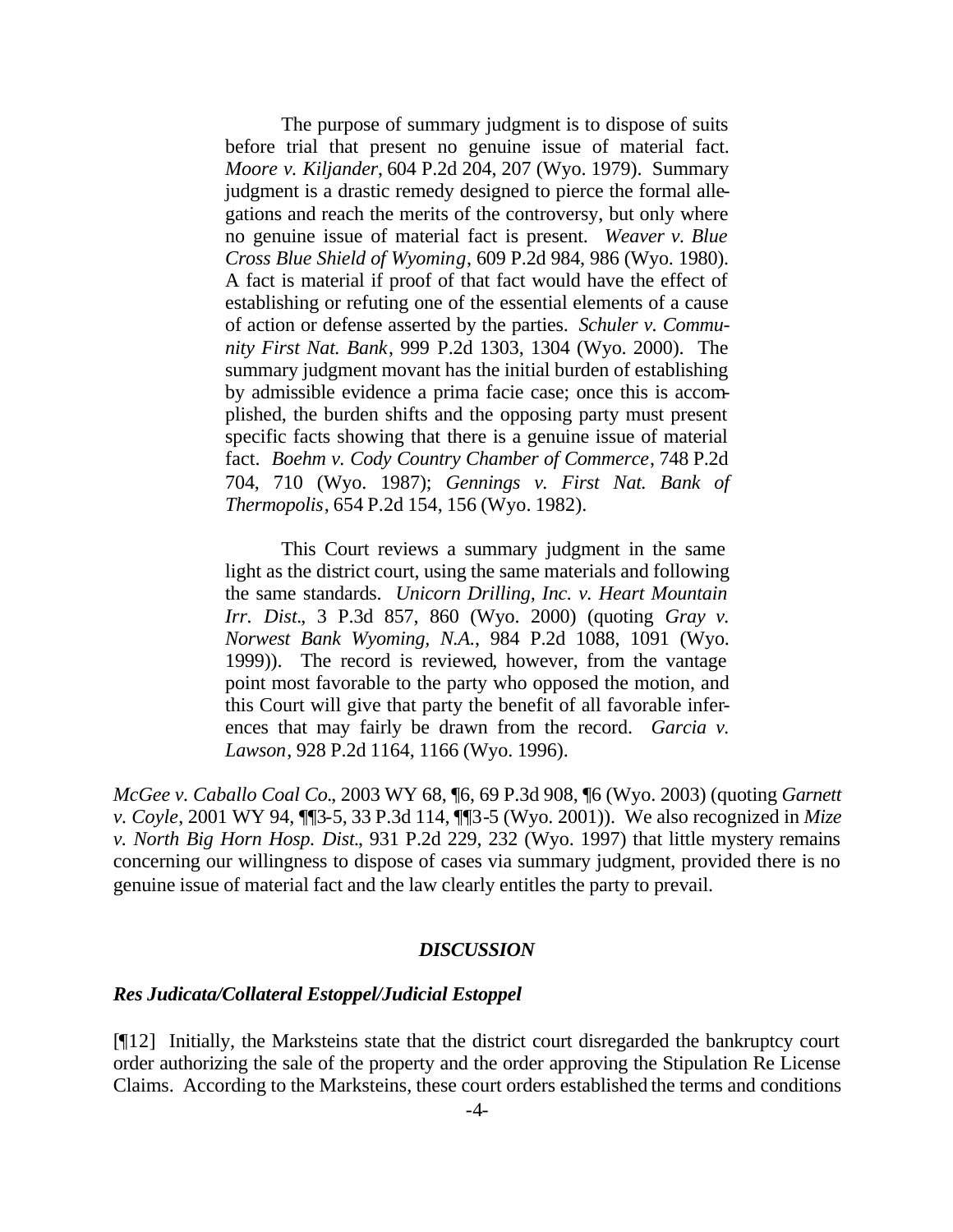of the Crescent H Ranch purchase and that Thornton and his successors purchased the ranch subject to the granted fishing and club use rights. Thus, the Marksteins assert that the bankruptcy court orders have the effect of a final judgment regarding the validity of the fishing and club use rights. The Marksteins also contend that the district court erred in not finding that Thornton and his successors had breached the Stipulation Re License Claims.

[¶13] In replying to these arguments, appellees claim that the decision of the bankruptcy court to dismiss the avoidance action did not resolve the validity of the fishing and club use rights. Rather, the bankruptcy court simply dismissed this proceeding, finding that it was not justiciable. Thus, appellees conclude this order does not constitute a decision on the merits and, although Thornton and Countryside, L.L.C. may have agreed to be bound by the decision of the bankruptcy court concerning the fishing and club use rights involved in the avoidance action, the bankruptcy court never reached a decision on this issue. Appellees also argue that the sale order entered by the bankruptcy court specifically provided that Countryside, L.L.C. purchased Crescent H Ranch free of any RMA obligations, and Countryside, L.L.C. never agreed to accept assignment of the rights asserted absent a bankruptcy court determination that the rights were enforceable.

[¶14] Upon our review of the bankruptcy court's order dismissing the adversary proceeding, we agree that such order did not resolve the validity or invalidity of the fishing and club use rights. That order discloses that the bankruptcy court recognized that the adversary complaint filed by the RMA bankruptcy trustee sought to avoid or set aside fishing and club use rights on the Crescent H Ranch, including those rights asserted by the Marksteins.<sup>3</sup> However, after acknowledging this fact, the bankruptcy court concluded that because the trustee had sold his avoidance powers along with the Crescent H Ranch to Thornton and his successors, there was no benefit to the bankruptcy estate in determining the claims asserted. The bankruptcy court stated:

> [The trustee] is exercising his avoidance powers to seek relief which will have no effect on the estate and which treats similarly situated lot owners differently. Yet, he has no cognizable interest in the outcome. Any ruling on the validity of the lot owners' rights will not control or alter the ultimate result, and will not change the circumstances of the parties.

Thus, the bankruptcy court concluded that resolution of this issue effectively disposed of the adversary complaint in its entirety.

<sup>3</sup> The trustee for the RMA bankruptcy estate asserted that the fishing agreements were avoidable because they were either never recorded or recorded after the bankruptcy was filed and therefore void as a violation of the automatic stay order. The trustee also asserted that the fishing agreements could be set aside given the trustee's alleged status as a bona fide purchaser.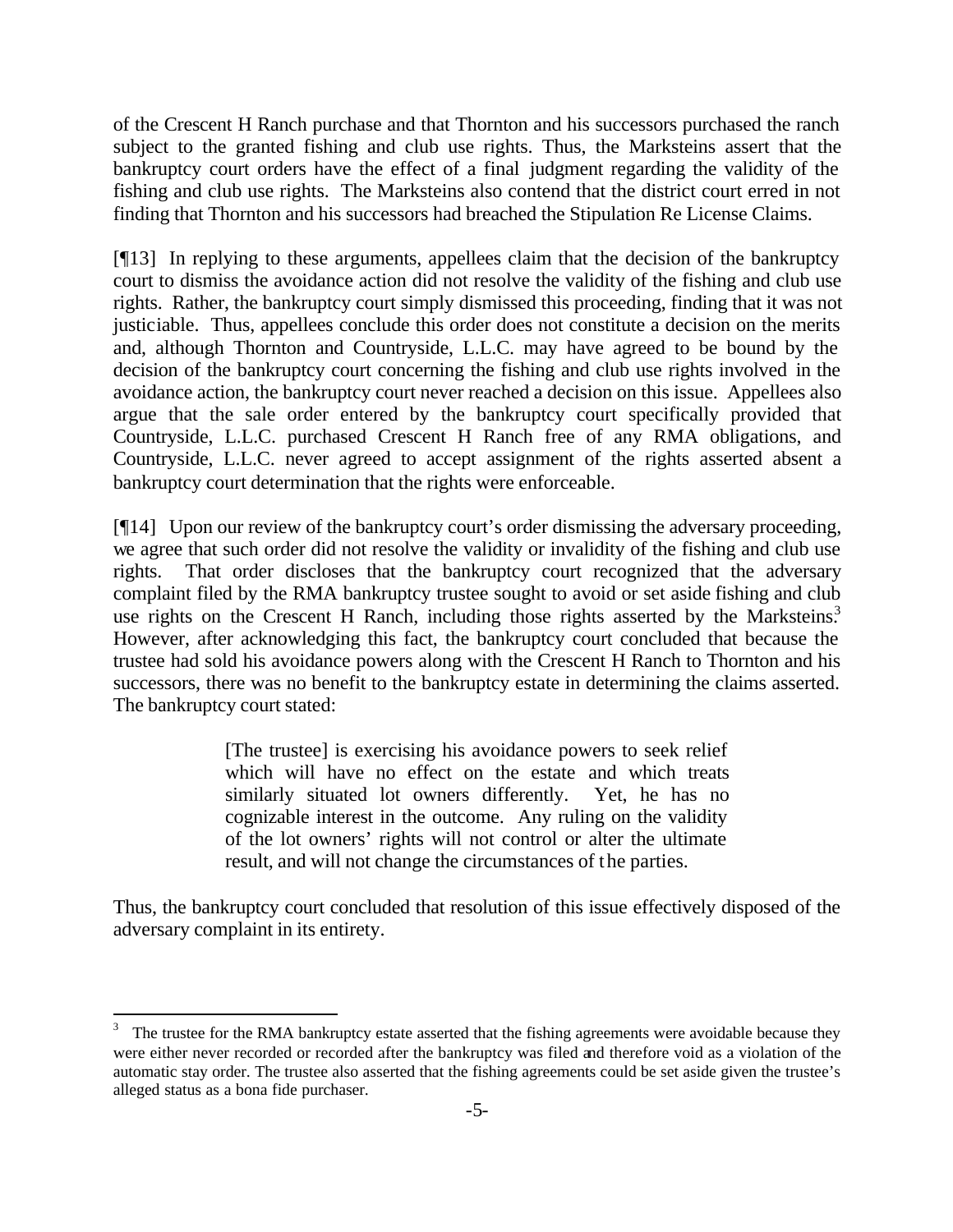[¶15] In *Amoco Prod. Co. v. Board of County Comm'rs*, 2002 WY 154, ¶12, 55 P.3d 1246, ¶12 (Wyo. 2002) (quoting *Eklund v. PRI Environmental, Inc.*, 2001 WY 55, ¶¶15-20, 25 P.3d 511,  $\P$ [15-20 (Wyo. 2001)), we recognized that res judicata and collateral estoppel are related but distinct concepts. We noted that res judicata bars the relitigation of previously litigated claims or causes of action and that four factors are examined to determine whether the doctrine of res judicata applies: (1) identity in parties; (2) identity in subject matter; (3) the issues are the same and relate to the subject matter; and (4) the capacities of the persons are identical in reference to both the subject matter and the issues between them. Collateral estoppel bars relitigation of previously litigated issues and involves an analysis of four similar factors: (1) whether the issue decided in the prior adjudication was identical with the issue presented in the present action; (2) whether the prior adjudication resulted in a judgment on the merits; (3) whether the party against whom collateral estoppel is asserted was a party or in privity with a party to the prior adjudication; and (4) whether the party against whom collateral estoppel is asserted had a full and fair opportunity to litigate the issue in the prior proceeding.

[¶16] As in both *Amoco* and *Eklund*, the doctrine of res judicata is inapplicable to the bankruptcy court's order because res judicata applies to claims or causes of action. The adjudication of the adversary complaint by the bankruptcy court involved a claim asserted by the RMA bankruptcy trustee against the Marksteins and others, while this action concerns a claim by the Marksteins against Thornton and his successors. While the two involve the same fishing and club use rights and the Crescent H Ranch, they are separate and distinct claims. In addition, we conclude that the doctrine of collateral estoppel cannot be applied in this instance because the bankruptcy court did not make a determination on the merits of the adversary complaint.

[¶17] However, we reach a different conclusion than the district court upon our review of the other relevant documents involved in both the RMA bankruptcy and this action. Looking first at the purchase agreement entered into by the trustee of the RMA bankruptcy estate and Thornton concerning the sale of the Crescent H Ranch, it discloses that the transaction clearly included the sale of the trustees' avoidance powers. The purchase agreement provides for this transfer by stating that the transfer would include:

> 1.1.6 Avoidance Powers. All rights and power of the Trustee, whether under state law or the Bankruptcy Code (including, but not limited to, Sections 544 through 553 of the Bankruptcy Code), to set aside or avoid any interest in the Property.

That document also goes on to define permitted exceptions regarding title as follows:

3.1 Title: Permitted Exceptions. The Debtor shall transfer all of its right, title and interest in the Property free and clear of all liens, claims and encumbrances pursuant to (a) section 363(f) of the Bankruptcy Code or (b) a confirmed plan of reorganization,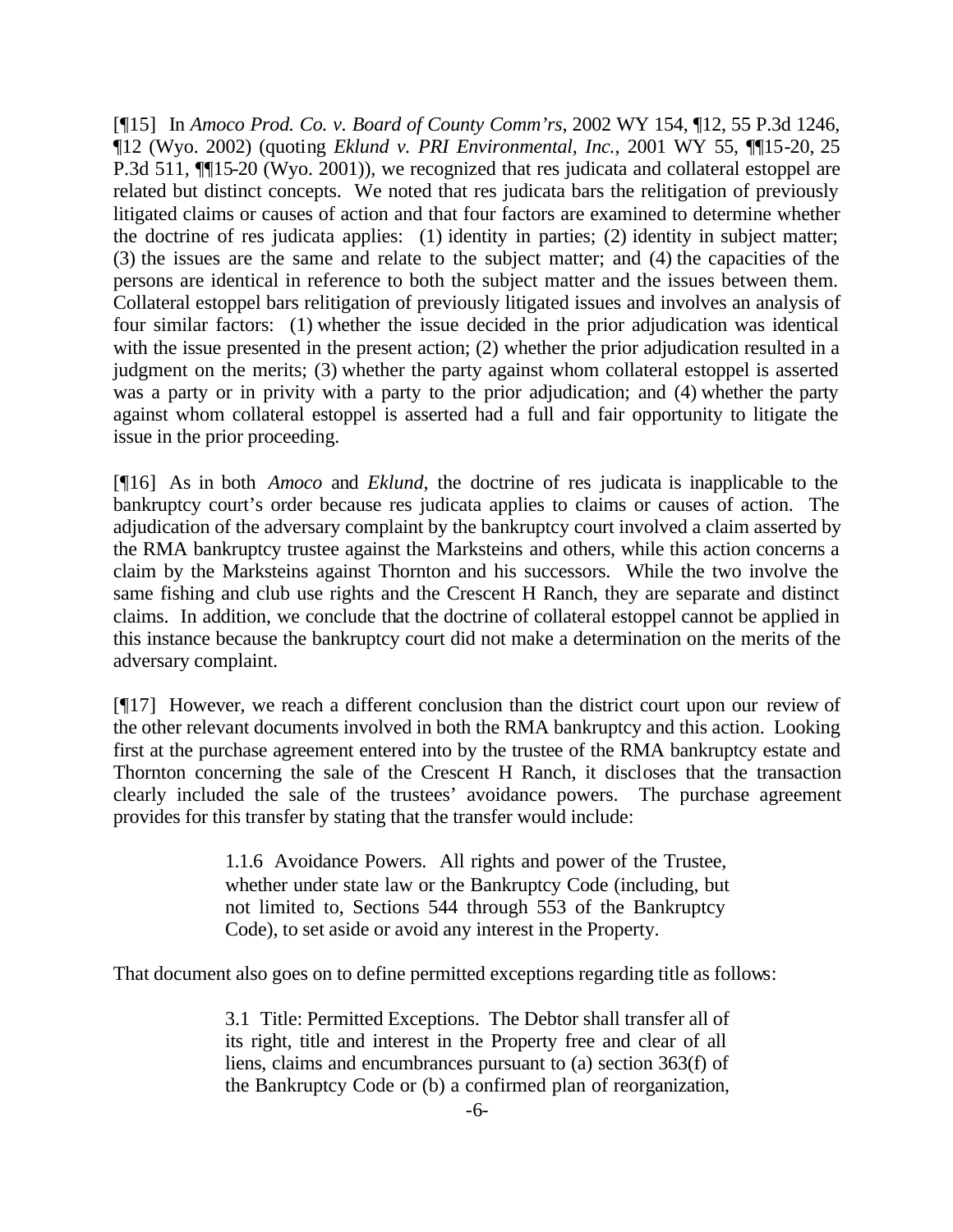subject to the exceptions, restrictions, liens and encumbrances as may be agreed upon by the parties following delivery of the Title Commitment referred to in Section 3.2, which shall then be attached hereto as Exhibit 3.1 (the "Permitted Exceptions").

[¶18] Exhibit 3.1 to the purchase agreement provides, in pertinent part, that the fishing and use licenses could constitute permitted exceptions specifying:

## Fishing Licenses

30. Fishing licenses, use agreements, or other rights to use or possess the Property which cannot be set aside or avoided by the Debtor under federal bankruptcy law, applicable state law, or rejected as executory contracts under federal bankruptcy law.

[¶19] Therefore, the purchase agreement unambiguously expresses Thornton's agreement to abide by the fishing and club use licenses issued involving the Crescent H Ranch that were not set aside, avoided, or rejected by the RMA bankruptcy trustee. This intention is also further enunciated in the Stipulation Re License Claims entered into between the trustee of the RMA bankruptcy, Countryside, L.L.C., as the successor in interest of Thornton, the Marksteins, and Jon M. and Arlene M. Malinski, who also asserted fishing and club rights concerning the Crescent H Ranch. This document clarifies that:

> 1. The sale of the Rivermeadows property by the Trustee to Countryside or any other buyer shall be made subject to, and not free and clear of, the License Claimants' rights and entitlements with respect to their five fishing license and use agreement claims.

> 2. Notwithstanding paragraph 1 above, *the License Claimants' fishing license and use agreement rights and entitlements shall be subject to the claims asserted by the Trustee in the [adversary] Complaint.*

(Emphasis added.) This stipulation was approved by the bankruptcy court.

[¶20] The order entered by the bankruptcy court authorizing the sale of Crescent H Ranch directed that the sale *"shall not be free and clear of the interests of those fishing license*  and use agreement holders identified in the Sale Motion." In addition, the bankruptcy court ordered that:

> Upon the Closing (as defined in the Purchase Agreement) title to the Property shall vest in Countryside or its assignees free and clear of all such liens, interests, claims, claims of co-ownership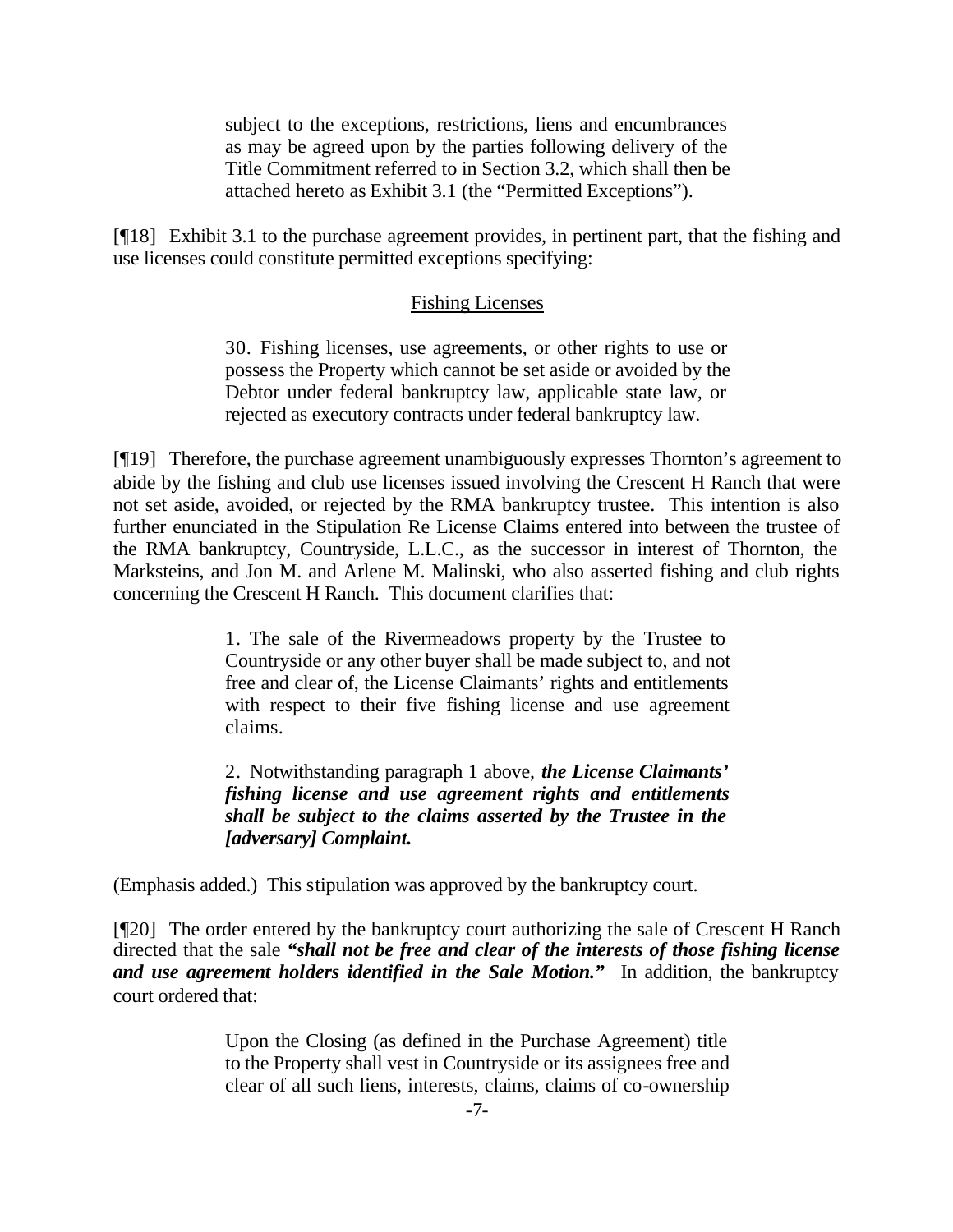or community property, security interests, encumbrances, charges, liabilities, rights of parties to pending litigation relating to or arising in connection with the Property, prior assignments or interests of any kind, nature or description whatsoever *(but not the interests of those fishing license and use agreement holders identified in the Sale Motion).*[4]

(Emphasis added.) The order also particularly provided that: "The provisions of the Purchase Agreement and this Order shall be binding upon and inure to the benefit of the parties to the Purchase Agreement and their respective successors and assigns."

[¶21] Finally, a reading of the Plan of Reorganization evidences that the trustee carved out an exception from the general "rejection" provision found at § 9.01 of the proposed plan with respect to fishing and club use agreements. Section 9.03 of the Plan of Reorganization states:

> 9.03 Exclusion of Fishing License, Club Amenity, and Similar Agreements. Nothing contained in Section 9.01 of the Plan shall be interpreted or construed as affecting or otherwise altering any rights, duties, and obligations arising out of, or in connection with, any prepetition fishing license, club amenity, club use, or other agreement that granted (a) fishing and access rights to the riparian lands formerly owned and occupied by the Debtor, and/or (b) rights of access to, and to the use of, the riparian lands and the amenities connected with the real property commonly known as the Crescent H Guest Ranch and formerly owned and occupied by the Debtor, including, without limitation, those rights, duties, and obligations arising out of any agreements under which . . . Kenneth W. Markstein and Carole Markstein . . . claim to have fishing, riparian use, and/or guest service rights to the real property that was conveyed and transferred to Countryside pursuant to the Countryside Sale Order.

Section 9.03 goes on to explicitly state that the fishing license and club use agreements were not to be treated as executory contracts by providing:

> The Plan does not classify or treat any fishing license, club amenity, club use, or other similar types of agreements as

<sup>&</sup>lt;sup>4</sup> Fishing and club use rights, including those asserted by the Marksteins, were specifically designated in the motion seeking approval by the bankruptcy court of the proposed purchase of the Crescent H Ranch. This motion also indicated that the transfer of the Crescent H Ranch would be subject to these rights unless avoided.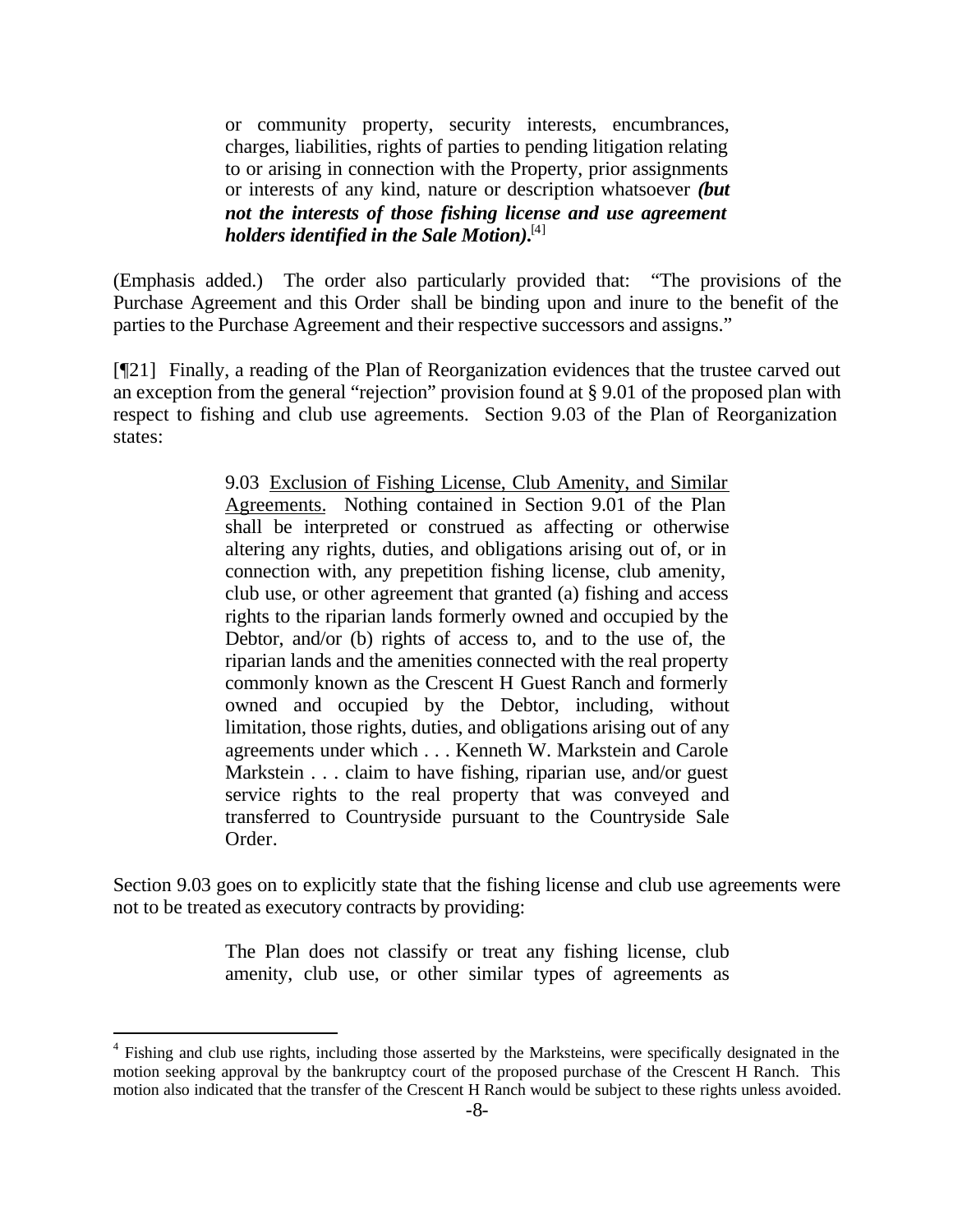executory contracts and expressly disclaims any characterization of any such licenses or agreements as executory contracts.

The bankruptcy court later confirmed the Plan of Reorganization.

[¶22] The immediately-referenced documents establish that Thornton and his successor Countryside, L.L.C. entities purchased Crescent H Ranch subject to the fishing and club use rights unless set aside, avoided, or rejected by RMA in its bankruptcy. RMA never set aside, avoided, or rejected the fishing and club use rights possessed by the Marksteins. The fact that RMA never set aside, avoided, or rejected the fishing and club use rights possessed by the Marksteins demonstrate that the bankruptcy proceedings simply preserved the status quo and support the application of both the doctrines of res judicata and collateral estoppel.

[¶23] As we noted in *Amoco*, at ¶12 (quoting *Eklund*) the application of res judicata to those situations where a plaintiff attempts to bring the same claim in a subsequent action against the same or different defendants has a logical basis: It encourages resolution of the plaintiff's claims in a single action, and *it forces parties to abide by their agreements*. It is also logical that this same rule of law be followed in a circumstance such as this, where Thornton and his successors specifically agreed that they would honor the fishing and club use rights concerning the purchase of the Crescent H Ranch that were not set aside, avoided, or rejected by RMA. RMA never formally set aside, avoided, or rejected the fishing and club use rights held by the Marksteins. Notwithstanding, Countryside I, L.L.C. sent a letter to the Marksteins disavowing their fishing and club use rights, in essence forcing the Marksteins' to file this action seeking to enforce their fishing and club use rights.

[¶24] In further discussing the *Eklund* decision in our *Amoco* opinion, we also identified that such positioning by a party is inherently unfair.Specifically, we acknowledged with approval those cases cited by *Eklund* that set forth authority for the application of the doctrine of res judicata to consent judgments and settlements. *See Jefferson v. Greater Anchorage Area Borough*, 451 P.2d 730 (Alaska 1969); *Clark v. Haas Group, Inc.*, 953 F.2d 1235 (10th Cir. 1992); and *In re Laing*, 31 F.3d 1050 (10th Cir. 1994). *Amoco*, at ¶12. The actions taken by Thornton and his successors demand the same result.

[¶25] We even went further in our analysis in *Amoco*, at ¶12, to address the effect of collateral estoppel on settlements or consent judgments. Therein, we established that normally issue preclusion (collateral estoppel) does not attach unless it is clearly shown that the parties intended that the issue be foreclosed in other litigation and that, in most circumstances, it is recognized that consent agreements are usually intended to preclude any further litigation on the claim presented (res judicata) but are not intended to preclude further litigation on any of the issues presented (collateral estoppel). Hence, we determined that consent judgments will ordinarily support claim preclusion (res judicata) but not issue preclusion (collateral estoppel). Nevertheless, we recognized an exception to the general rule that the doctrine of collateral estoppel should be applied when settlement agreements that clearly express the intention of the parties to be bound in further proceedings are involved.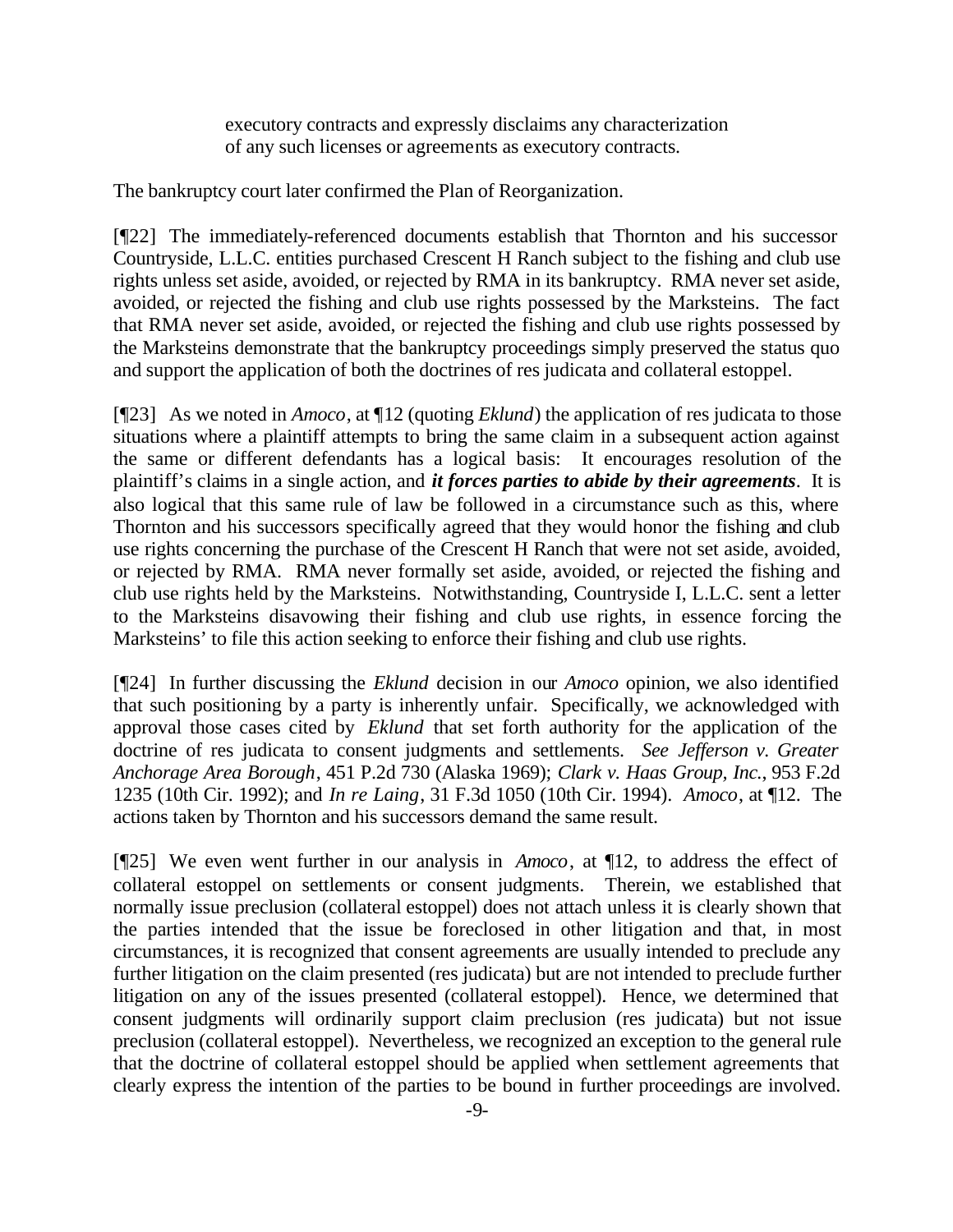*Amoco*, at ¶12 (citing 18 Charles Alan Wright, Arthur R. Miller & Edward H. Cooper, *Federal Practice and Procedure: Jurisdiction* § 4443, at 382-85 (1981); *Linder v. Missoula County*, 824 P.2d 1004, 1006-07 (Mont. 1992); and *Hofsommer v. Hofsommer Excavating, Inc.*, 488 N.W.2d 380, 385 (N.D. 1992)).

[¶26] Here, the exception to the general rule must be applied. Thornton and his successors in interest agreed to be bound by the fishing and club use rights granted the Marksteins with respect to the purchase of the Crescent H Ranch if they were not set aside, avoided, or rejected by RMA. RMA never formally set aside, avoided, or rejected the fishing and club use rights held by the Marksteins.

[¶27] We identified in *Amoco*, at ¶17, that the application of the doctrine of judicial estoppel requires a similar result.

> In *Cross v. Berg Lumber Co.*, 7 P.3d 922, 930 (Wyo. 2000) (citing *Allen v. Allen*, 550 P.2d 1137, 1142 (Wyo. 1976)), we stated that judicial estoppel is sometimes referred to as a doctrine which estops a party to play fast and loose with the courts or to trifle with judicial proceedings. It is an expression of the maxim that one cannot blow hot and cold in the same breath. A party will just not be allowed to maintain inconsistent positions in judicial proceedings. Further, we enunciated that judicial estoppel requires that "where a man is successful in the position taken in the first proceeding, then that position rises to the dignity of conclusiveness." *Cross*, at 930 (citing *Erhart v. Flint Engineering & Const.*, 939 P.2d 718, 724 (Wyo. 1997); *Hatten Realty Co. v. Baylies*, 42 Wyo. 69, 290 P. 561, 566 (1930)).

[¶28] Again, the undisputed evidence establishes that Thornton and his successors agreed to be obligated by the fishing and club use rights granted to the Marksteins with respect to the purchase of the Crescent H Ranch unless these rights were set aside, avoided, or rejected by RMA. Yet, RMA never formally set aside, avoided, or rejected those rights held by the Marksteins.<sup>5</sup>

<sup>5</sup> As an aside, the Marksteins also assert that the district court erred in finding that appellees are entitled to protection under the Wyoming Recording Act because each of the appellees had notice of the fishing and club use rights. Clearly, appellees each had notice of the fishing and club use rights granted the Marksteins, as they agreed to abide by them upon purchase of the subject property from the bankruptcy estate unless formally set aside, avoided, or rejected by the trustee in the RMA bankruptcy.

In addition, while the RMA bankruptcy trustee became a bona fide purchaser on the date of the filing of the petition for that bankruptcy with respect to those rights that were not formally a matter of record as of that date, the trustee essentially waived his right to claim the benefit of bona fide purchaser status when he sold the property subject to the fishing and club use rights. Further, Thornton and the Countryside, L.L.C. entities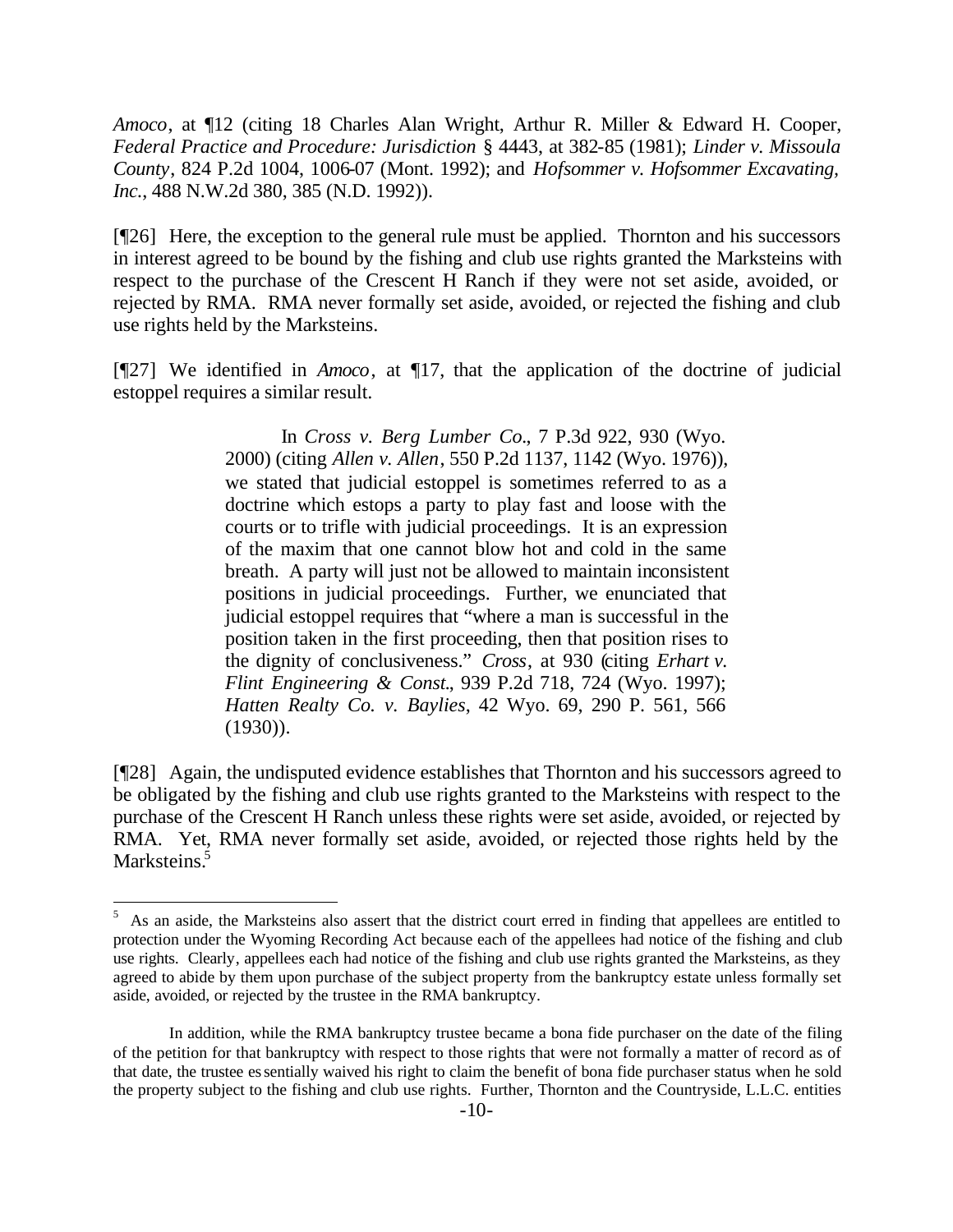#### *Easement/License*

l

[¶29] The Marksteins contend that the district court improperly concluded that the fishing and club use agreements constituted licenses, not easements. Rather, the Marksteins argue that the fishing license and club use agreements created an interest in real property that ran with the land, not revocable licenses that were terminated upon the purchase of the land. In particular, they complain that the district court's ruling belies the plain language of the agreements concerning the fishing and club use rights making it clear that these rights were perpetual and could not be terminated upon transfer of the Crescent H Ranch.

> A license is a privilege to do certain acts of a temporary character on the land of another which is revocable at the will of a licensor unless a definite time has been specified, or unless it is coupled with an interest. *Coumas v. Transcontinental Garage*, 68 Wyo. 99, 230 P.2d 748, 758 (1951). A license does not give any interest in the land, but means that one who possesses a license is not a trespasser. *Anthony Wilkinson Live Stock Co. v. McIlquam*, 14 Wyo. 209, 226-27, 83 P. 364, 369 (1905); *Metcalf v. Hart*, 3 Wyo. 513, 527, 27 P. 900, 905 (1891). A license may be created by parol, a writing, or can be implied from the acts of the parties, from their relations, and from usage and custom. *Kendrick v. Healy*, 27 Wyo. 123, 148, 192 P. 601, 610 (1920). Usually, an implied license is terminable at will. *See Coach House Restaurant, Inc. v. Coach and Six Restaurants, Inc.*, 934 F.2d 1551, 1563 (11th Cir. 1991); *cf. Sarfaty v. Evangelist*, 142 A.D.2d 995, 530 N.Y.S.2d 417, 418 (4 Dept. 1988) (unless the conduct of the licensor makes it inequitable to permit licensor to revoke license).

*Sammons v. American Auto. Ass'n*, 912 P.2d 1103, 1105-06 (Wyo. 1996).

[¶30] We also stated in *Baker v. Pike*, 2002 WY 34, ¶11, 41 P.3d 537, ¶11 (Wyo. 2002):

Generally, an easement is a "nonpossessory interest in land of another." Jon W. Bruce and James W. Ely, Jr., *The Law of Easements and Licenses in Land* § 1:1 (2001) (hereinafter Bruce and Ely). An easement grants the holder the right to a limited use or enjoyment over another's property. *Mueller v. Hoblyn*, 887 P.2d 500, 504 (Wyo. 1994). An easement differs from a license in that a license generally grants permission to do

similarly waived any rights they had to claim the benefit of the trustee's bona fide purchaser status by agreeing to take title to the property subject to the fishing and club use rights.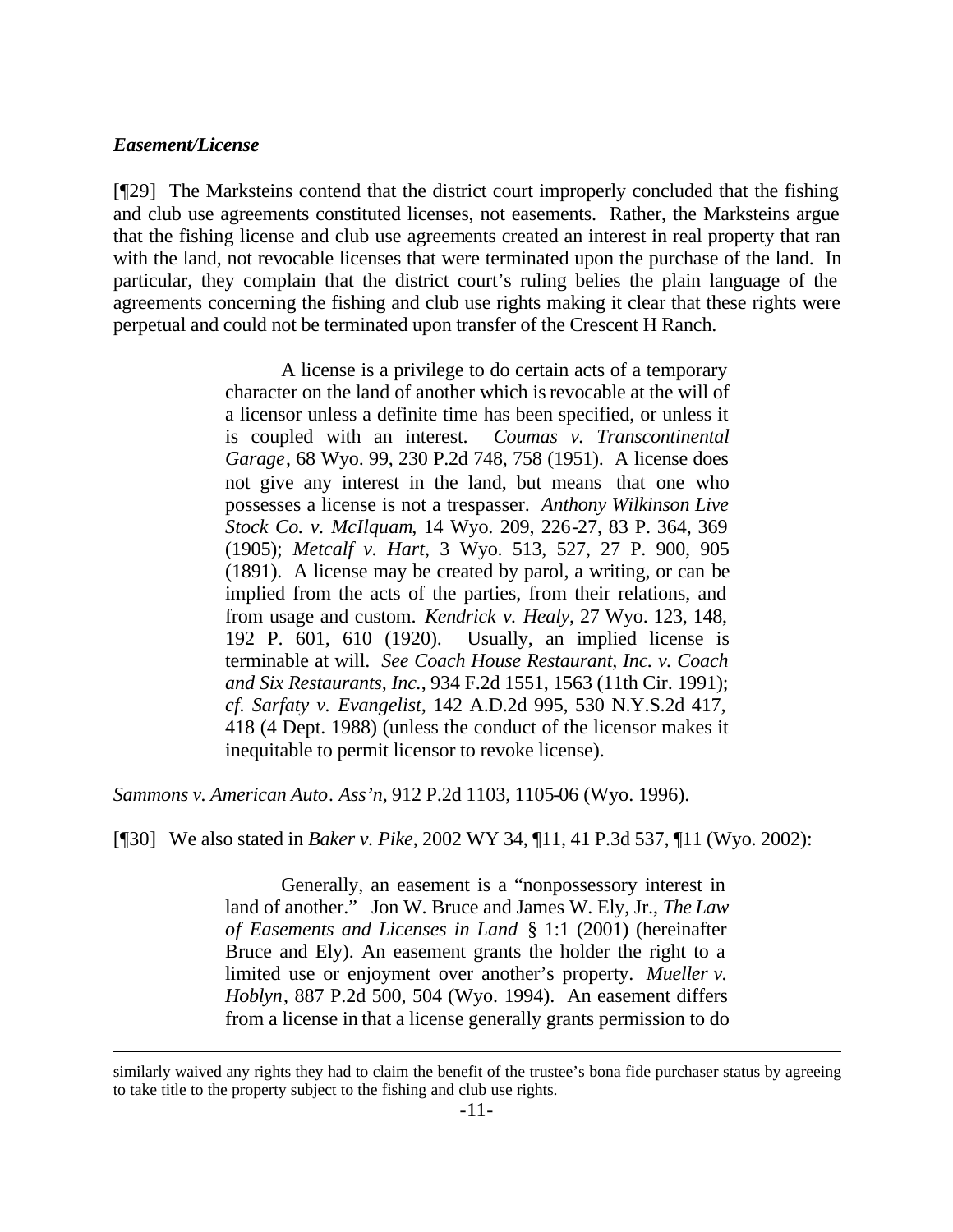something on another's property. Bruce and Ely at § 1:4. Since permission to do something can be easily rescinded, the landowner usually can terminate the license. *Id.* Alternatively, easements are generally irrevocable interests in land. *Id.*

[¶31] In *Hasvold v. Park County School Dist. No. 6*, 2002 WY 65, ¶13, 45 P.3d 635, ¶13 (Wyo. 2002), we also recognized:

> An easement is defined as "an interest in land which entitles the easement holder to a limited use or enjoyment over another person's property." *Mueller v. Hoblyn*, 887 P.2d 500, 504 (Wyo. 1994); *Restatement of Property* § 450(a) (1944). In construing an easement, we seek to determine the intent of the parties to the easement. *R.C.R., Inc. v. Rainbow Canyon, Inc.*, 978 P.2d 581, 586 (Wyo. 1999). *See also Restatement Third, Property* (Servitudes) § 4.1 (2000). We begin by attempting to glean the meaning of the easement from its language. *R.C.R., Inc.*, 978 P.2d at 586; *Steil v. Smith*, 901 P.2d 395, 396 (Wyo. 1995). If the language of the easement is clear and unambiguous, we interpret the easement as a matter of law, without resorting to the use of extrinsic evidence to determine the parties' intent. *Id.* If, however, the language is ambiguous, then the court looks to extrinsic evidence to ascertain the parties' intent. *R.C.R., Inc*., 978 P.2d at 586; *Edgcomb v. Lower Valley Power and Light, Inc.*, 922 P.2d 850, 855 (Wyo. 1996).

Later, in *Baker v. Pike*, ¶20, we stated:

In determining whether an easement or a license exists, the critical factor to consider is the parties' intent, identified by the manner in which the right was created, the nature of the right created, the duration of the right, the amount of consideration given for the right, and whether there is a reservation of power to revoke the right. Bruce and Ely, *supra*, at § 1:5.

In addition, in *Rehnberg v. Hirshberg*, 2003 WY 21, ¶9, 64 P.3d 115, ¶9 (Wyo. 2003) (quoting *Sowerwine v. Keith*, 997 P.2d 1018, 1020 (Wyo. 2000)), a case wherein we recently were called to review a real estate contract deed which involved fishing rights, we elaborated that:

> Our rules of contract construction are well known. First, we do not need to construe contracts that are not ambiguous. *Evans v. Farmers Ins. Exchange*, 2001 WY 110, ¶9, 34 P.3d 284, 286 (Wyo. 2001).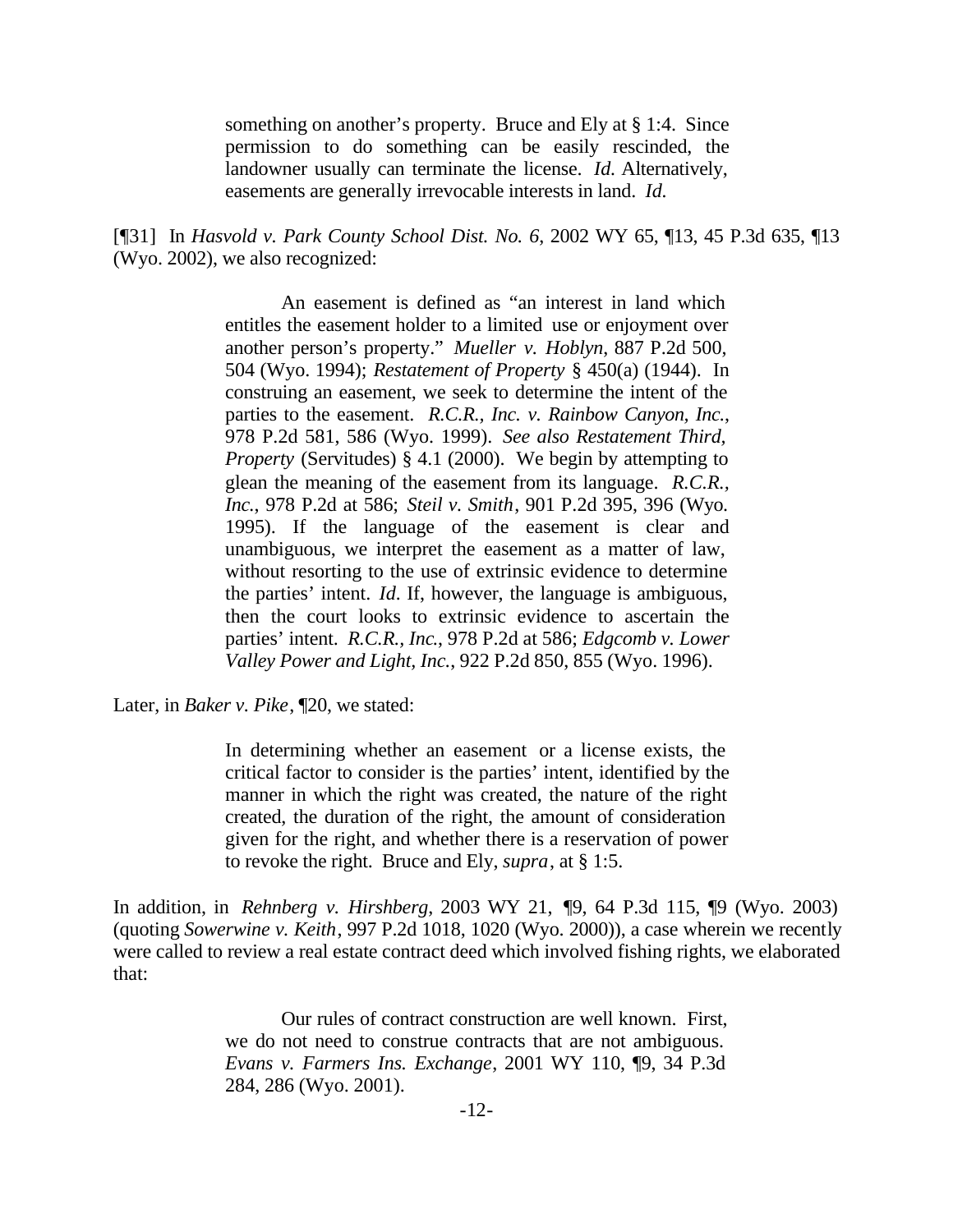Whether a contract is ambiguous is a question of law. *O'Quinn Enterprises* [*v. Central Wyoming Regional Water System Joint Powers Board*], 975 P.2d [1062], 1064 [(Wyo. 1999)]. When deciding whether a contract is ambiguous, we endeavor to determine the intention of the parties. *Wolter* [*v. Equitable Resources Energy Company, Western Region*], 979 P.2d [948], 951 [(Wyo. 1999)]. An ambiguity exists when a contract's language conveys an obscure or double meaning. *Kirkwood v. CUNA Mutual Insurance Society*, 937 P.2d 206, 208 (Wyo. 1997). When contract provisions are not ambiguous or uncertain, the document speaks for itself. 937 P.2d at 209. With an unambiguous agreement, we secure the parties' intent from the words of the agreement as they are expressed within the four corners of the document. *Wolter*, 979 P.2d at 951. All conversations, contemporaneous negotiations, and parol agreements between the parties that occurred prior to the written agreement are merged into the written agreement. *O'Quinn Enterprises*, 975 P.2d at 1064. We turn to extrinsic evidence and rules of contract construction only when the contract language is ambiguous and its meaning is doubtful or uncertain. *Wolter*, 979 P.2d at 951.

## *Fishing Rights*

l

[¶32] Upon our review of the fishing license agreement at issue, we conclude, as did the district court, that it is unambiguous as a matter of law.<sup>6</sup> However, we disagree with the determination of the district court that this document creates only a revocable license. Initially, we note that in making its ruling the district court partially relied on the fact that the parties within the agreement are referred to as "licensor" and "licensee." We further recognize that the title to the document utilizes the wording "Fishing License Agreement." "The label that the parties give the right, however, does not dictate its legal effect." Jon W. Bruce and James W. Ely, Jr., *The Law of Easements and Licenses in Land*, at § 1:5 (2001). Also, the title to an instrument is not controlling in determining whether the right conferred is a license or an easement; the intent of the parties to the agreement is controlling. 25 Am.Jur. 2d *Easements and Licenses*, §§ 3 and 137 (1996). In addition, § 14 of the agreement expressly states that the headings used within the agreement are for convenience only and are not to be utilized in construction of the document.

 $6$  Only one such agreement appears in the record. The license agreement involving Parcel 2 is verbatim in substance and form to the agreement regarding Parcel 1.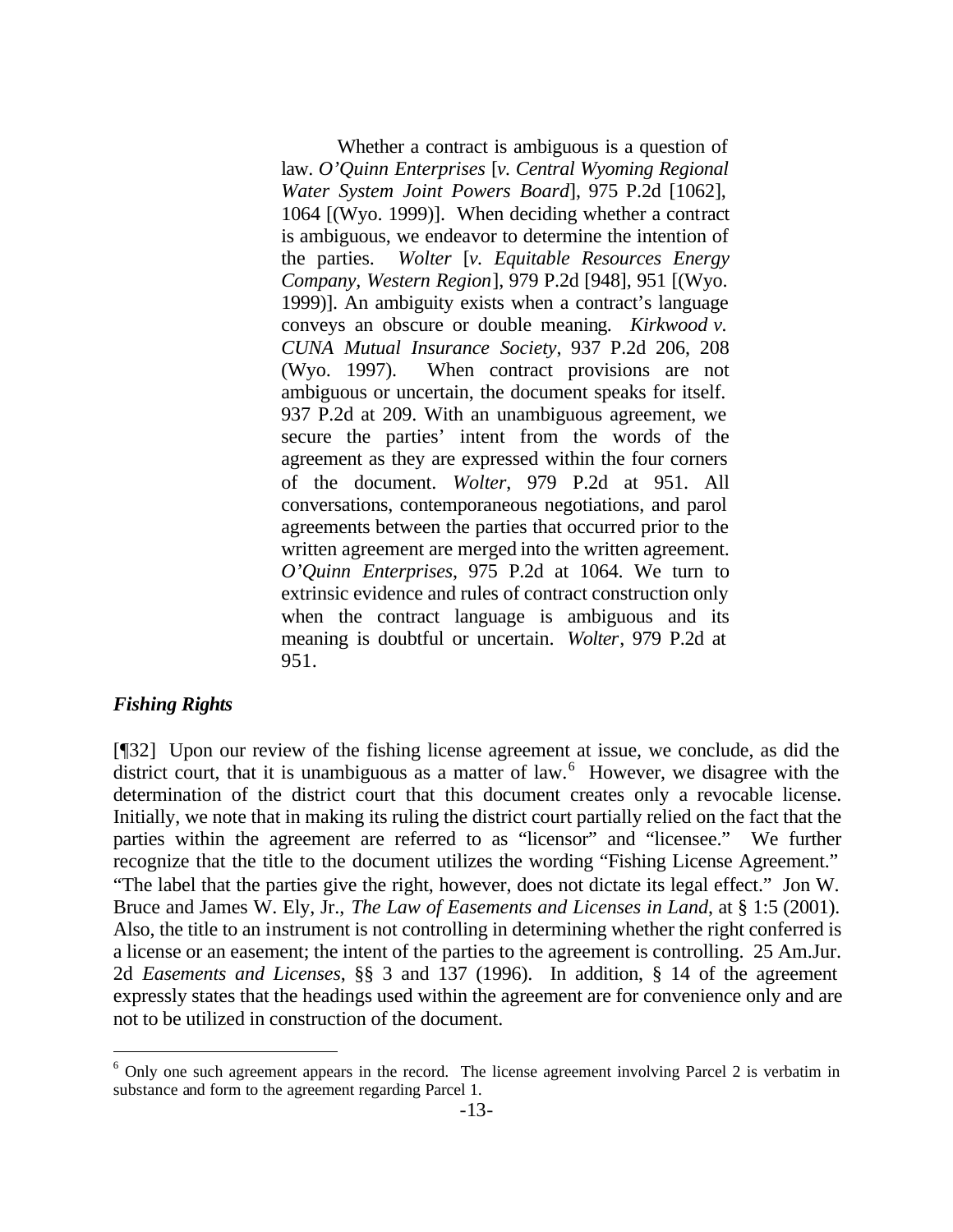[¶33] The plain language used within the agreement supports the conclusion that the fishing rights involved run with the land and do not merely constitute revocable license rights. In attempting to discern the parties' intent, 1) identified by the manner in which the right was created, 2) the nature of the right created, 3) the duration of the right, 4) the amount of consideration given for the right, and 5) whether there is a reservation of power to revoke the right as we are required, we can reach no other resolution but that these rights run with the land. *See Baker v. Pike*, at ¶20.

[¶34] The agreement clearly expresses at § 1 that the rights given are granted in consideration for the purchase of land, whether it be the purchase of Parcel 1 or Parcel 2 of the Fish Creek Meadows Property. In addition, terms of the Parcel 1 purchase provide that if Parcel 1 was split, duplicate fishing and club rights would immediately issue with that newly split parcel. Section 3 of the agreement also specifies that the rights extended are given as an accommodation and shall be rent free; the only consideration given in return for such rights is the mutual obligations and acknowledgments expressed within the agreement. Obviously, the obligations referred to are those explicitly referenced within the agreement wherein the Marksteins promise to abide by the various terms identified within the agreement *along with their ownership of the specified real property*. The intention that the rights designated run with the land is further confirmed by the fact that the agreement expresses that these rights are not assignable in whole, or in part, except to any successor *owner* of the particular real estate (i.e., either Parcel 1 or Parcel 2). These successors are each classified as a "member" in good standing of the Fish Creek Meadows Homeowner's Association, Inc., generally defined as *owners* of real property within the association who are in compliance with the declared covenants, conditions, and restrictions, and such successors do not exceed the original number of *owners* originally granted the rights defined. In tandem with this idea, the "licensee" expressly acknowledges title of the licensor to the premises in the agreement and agrees never to assail, resist, or deny such title. Likewise, it is stated within the agreement that "[n]o greater fishing rights shall be granted to any other Licensee *as purchaser of a lot* than those granted to Licensee hereunder."

[¶35] Verbiage within the agreement details that the rights involved are to be used within a certain portion of the servient estate. In particular, the fishing rights are to be utilized within a legally described area of land with the specific legal description of this land attached as an exhibit to the agreement. Two separate sketch maps are also incorporated and attached to the agreement to further denote the applicable area of land involved. The fact that the agreement states that the agreement shall not be recorded is also not determinative, as the parties are allowed to execute and record a memorandum of the agreement.

[¶36] Duration of the rights granted is also expressly stated within the agreement. The agreement at § 9 provides:

> This License Agreement shall be *perpetual unless terminated as herein provided*. The term of this License Agreement and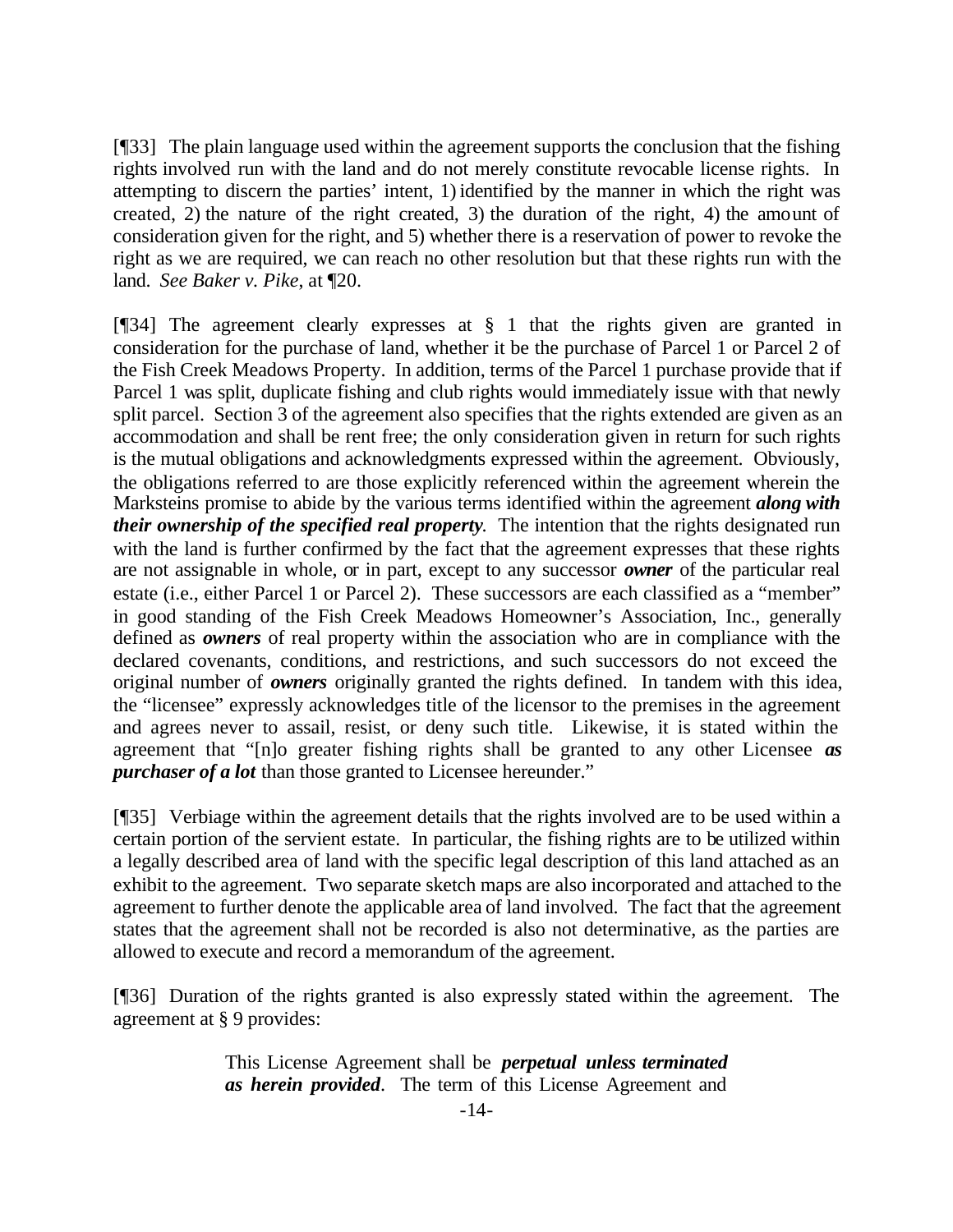the ownership of Parcel 1, notwithstanding, the Licensor may, at his election, unilaterally terminate this Agreement upon twenty (20) days written notice and failure to correct within that time, if Licensee or any successor licensee shall fail to: (a) comply with or abide by each and all of the provisions hereof; (b) keep all and singular Licensee's promises herein; c) remain a "member" in good standing (as a "member" is defined in the Declaration of Covenants, Conditions and Restrictions for Fish Creek Meadows) of the Fish Creek Meadows Homeowner's Association, Inc., subject to Licensee's right to assign their interest herein to successive owners of Parcel 1 and provided that if notice of breach of the conditions is given three (3) times in any 12-month period then upon the fourth breach in such period this License may be terminated immediately without further notice[.]

(Emphasis added.) The parties clearly intended that the rights granted would be granted permanently unless the Marksteins or their successors failed to abide by the terms of the agreement as defined.<sup>7</sup> Moreover, while the agreement allows for the "unilateral" termination of the agreement by the "licensor," the right to terminate the agreement may not be exercised in an unfettered and unrestricted manner. Rather, termination may be effectuated only upon the occurrence of the specified events. This intention is further expressed in both the memoranda signed by the parties involving the agreements concerning both Parcel 1 and Parcel 2, which state "Licensor has reserved and does reserve the right to terminate the License Agreement in accordance with its terms for failure on the part of the Licensee to perform its obligations."

[¶37] The permanency of the rights granted is also implied within additional language contained in § 9 of the agreement which details that if the "licensor" provides substantially identical fly fishing opportunities through the establishment of The Lodge Club at the Crescent H Ranch or a similar club through the homeowner's association, the license shall be deemed to be suspended. In addition, should the Club or other entity be subsequently dissolved, the fishing rights shall be reinstated.

[¶38] Similarly, although appellees argue that only a license is inferred because they are entitled to specify the access point for exercise of the fishing rights, the means of access via foot travel, the parking of vehicles with respect to such access, the type of fishing allowed, and they may restrict fishing by the licensees and their guests under certain conditions, such powers are limited. These limitations may only be enforced upon good faith consideration of the surrounding circumstances and, in the latter case, space availability and within "specific times of the day or week in order to avoid overcrowding of the fishing habitats." Likewise,

<sup>7</sup> No allegation has been made that the Marksteins breached the agreement so as to allow the termination of those rights provided within the agreement.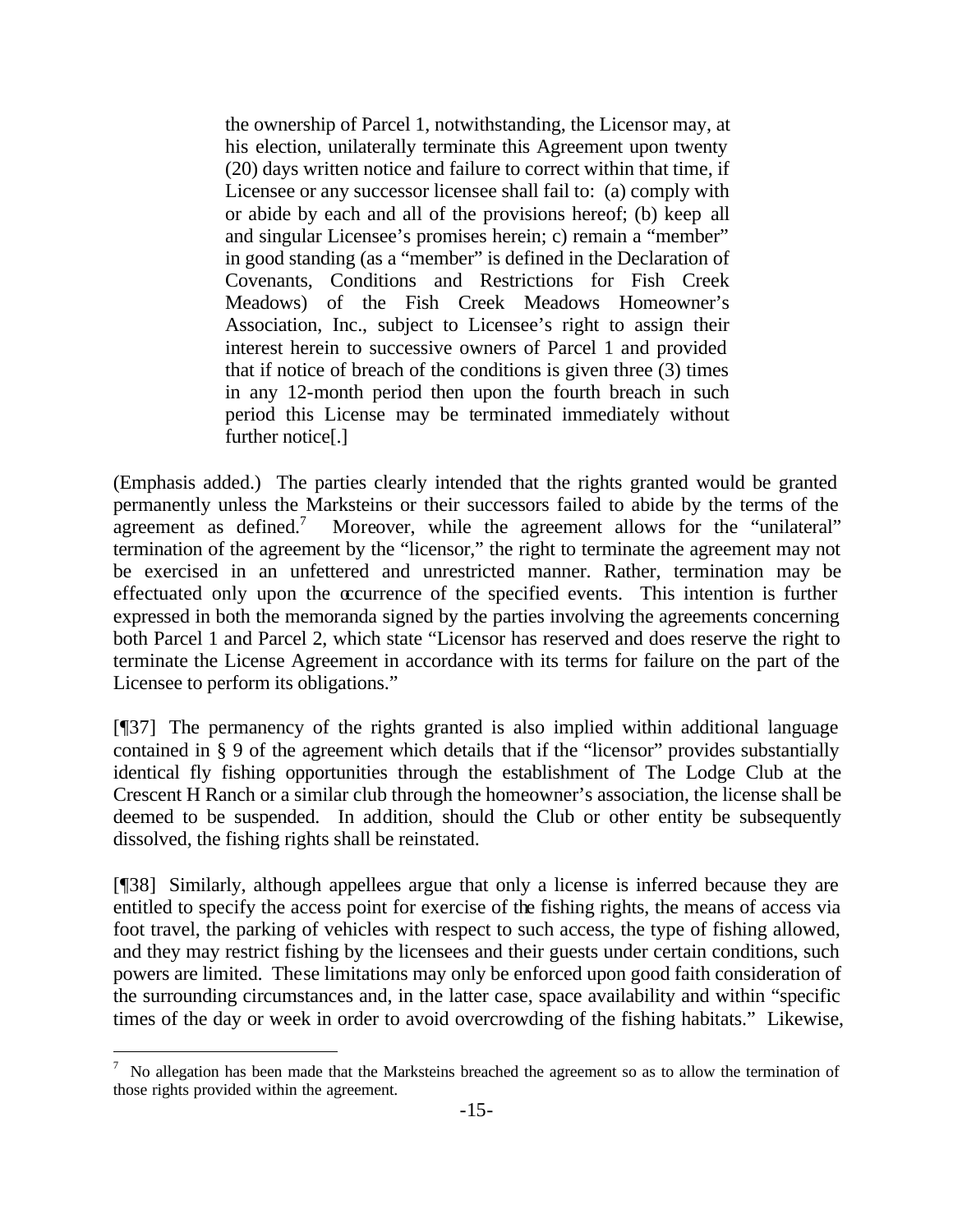while an assignment of the fishing rights must be performed in writing, with the successive owners agreeing to be bound by each of the terms of the agreement and the "licensor" must first approve the form of any assignment agreement, the "licensor" must assert such right "in good faith" and cannot unreasonably withhold its approval.

[¶39] The Marksteins paid substantial consideration, having paid the sum of \$1,450,000.00 for Parcel 1 and approximately \$1,600,000.00 for Parcel 2. This court noted in *Masinter v. Markstein*, 2002 WY 64, fn.4, 45 P.3d 237, fn.4 (Wyo. 2002), that there was evidence that the fishing rights added at least \$125,000.00 in value to each parcel within the subdivision. Mr. Markstein testified in his deposition that Mr. Thornton wanted \$600,000.00 to grant similar fishing and club use rights when he attempted to negotiate for these rights previously. "Substantial consideration indicates an easement." Bruce and Ely, at § 1:5 and those cases cited therein.

[¶40] Last, we recognize that an express reservation of the power to cancel, revoke, or terminate the right may indicate a license. However, the power to terminate in the landowner does not necessarily mean that a license was created. Specifying a power to terminate for a particular reason or in limited circumstances may be seen as inconsistent with the unabridged right to revoke retained by one who grants a license. An easement may also be expressly subject to termination by the servient owner upon the occurrence of a specified event. *Id.*

[¶41] As indicated previously, the parties expressed that the rights granted would be permanent in nature unless the Marksteins or their successors failed to abide by the terms of the agreement as defined. Thus, those rights of termination or revocation may not be exerted at will. Additionally, the "licensor" reserved "all rights of ownership, including but not limited to the right to use or allow others to use the premises for fishing or any other purpose, and the right to mortgage, sell or otherwise encumber or dispose of the premises and to construct buildings, structures or otherwise make improvements to the premises." However, these reserved rights are specifically "subject to the rights" of the "licensee" expressed within the agreement.

[¶42] Finally, the agreement states that the "licensor" "specifically reserves the right to transfer his rights and obligations . . . to his successor or assigns, by devise or under an instrument specifically designating such successor or assigns as a successor or assign" and that "*any new successor or assign will be subject to and receive the benefits of the terms and conditions contained herein.*" (Emphasis added.) Critically, the agreement also explicitly states that *"[i]t is mutually agreed that all of the covenants and agreements herein contained shall extend to and be obligatory upon the successors and permitted assigns of the respective parties.*" The agreement goes on to provide that it may not be changed orally, but only in writing signed by the party against whom enforcement of any waiver, change, modification, or discharge is sought. This language clearly expresses the intent of the parties that the rights delineated would be continual.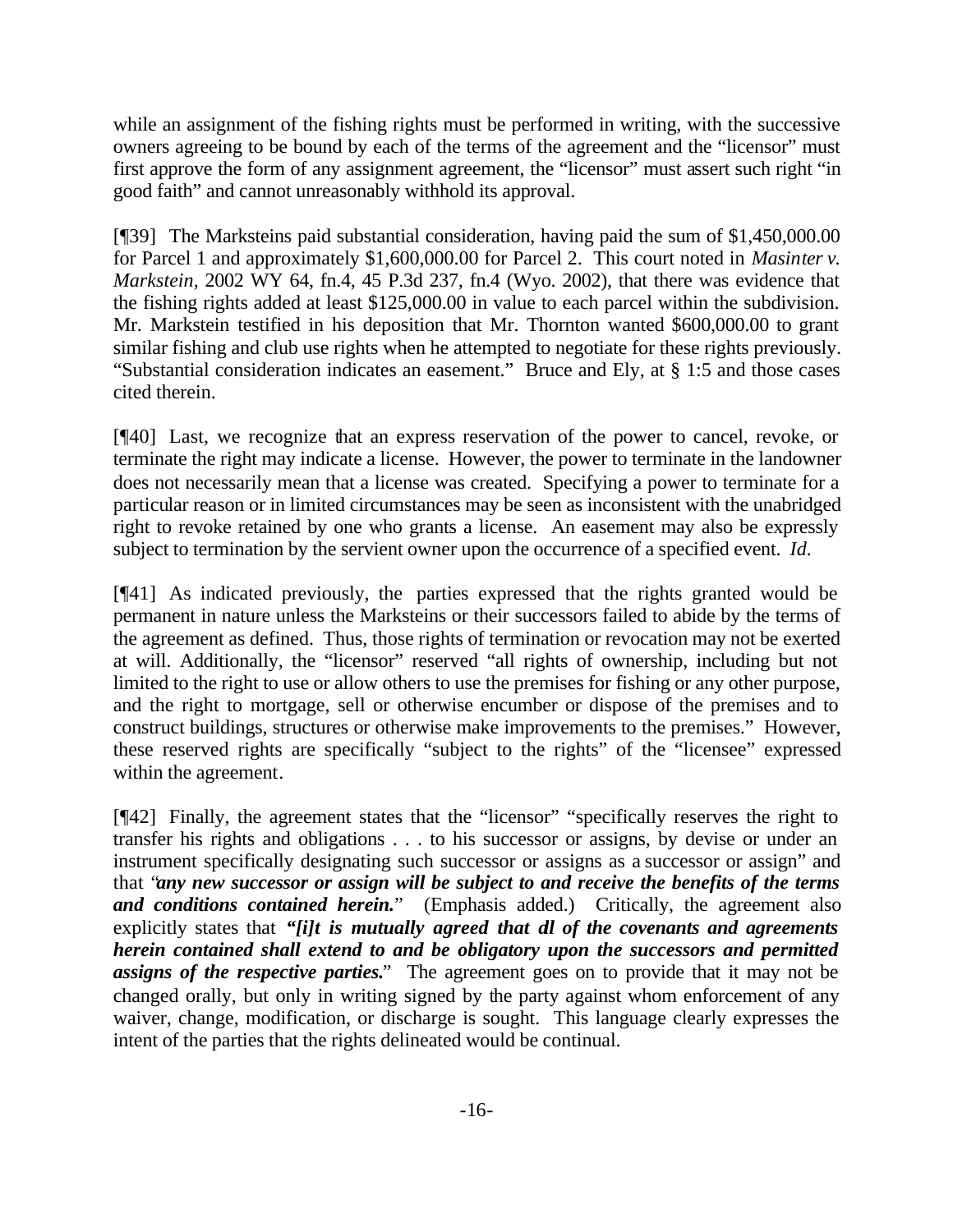[¶43] Accordingly, we hold that the rights granted pursuant to the fishing license agreements constitute an easement running with the land. As we stated in *Baker v. Pike*, at ¶12: "An easement is appurtenant 'when the easement is created to benefit and does benefit the possessor of land in his use of the land.' This means that the easement must be created to benefit the owner of the easement as a possessor of a particular parcel of land." (Citations omitted.) Such is the case here.

[¶44] In addition, appellees assert that even assuming that the agreements are easements, they are void under Wyo. Stat. Ann. § 34-1-141 (LexisNexis 2003) because they do not sufficiently describe the location of the alleged easement. Section 34-1-141 provides:

> (a) Except as provided in subsection (c) of this section, easements across land executed and recorded after the effective date of this act which do not specifically describe the location of the easement are null and void and of no force and effect.

> > . . .

(c) For purposes of this act [section] an easement or agreement which does not specifically describe the location of the easement or which grants a right to locate an easement at a later date shall be valid for a period of one (1) year from the date of execution of the easement or agreement. If the specific description is not recorded within one (1) year then the easement or agreement shall be of no further force and effect.

(d) For purposes of this act [section] the specific description required in an easement shall be sufficient to locate the easement and is not limited to a survey.

[¶45] As indicated previously, language within the agreement provides that the rights involved are to be used within a particular region of the servient estate and includes a specific legal description of this land attached as an exhibit to the agreement. In addition, two separate sketch maps are also incorporated and attached to the agreement to further denote the applicable area of land involved. This description and demarcation is adequate to meet the requirements set forth by Wyo. Stat. Ann. § 34-1-141.

# *Club Use Rights*

[¶46] When the Marksteins purchased both Parcels 1 and 2 of the Fish Creek Meadows Property, they were also granted certain club use rights regarding the "Crescent H Ranch amenities and facilities in customary and usual form offered to all Crescent H Homeowners"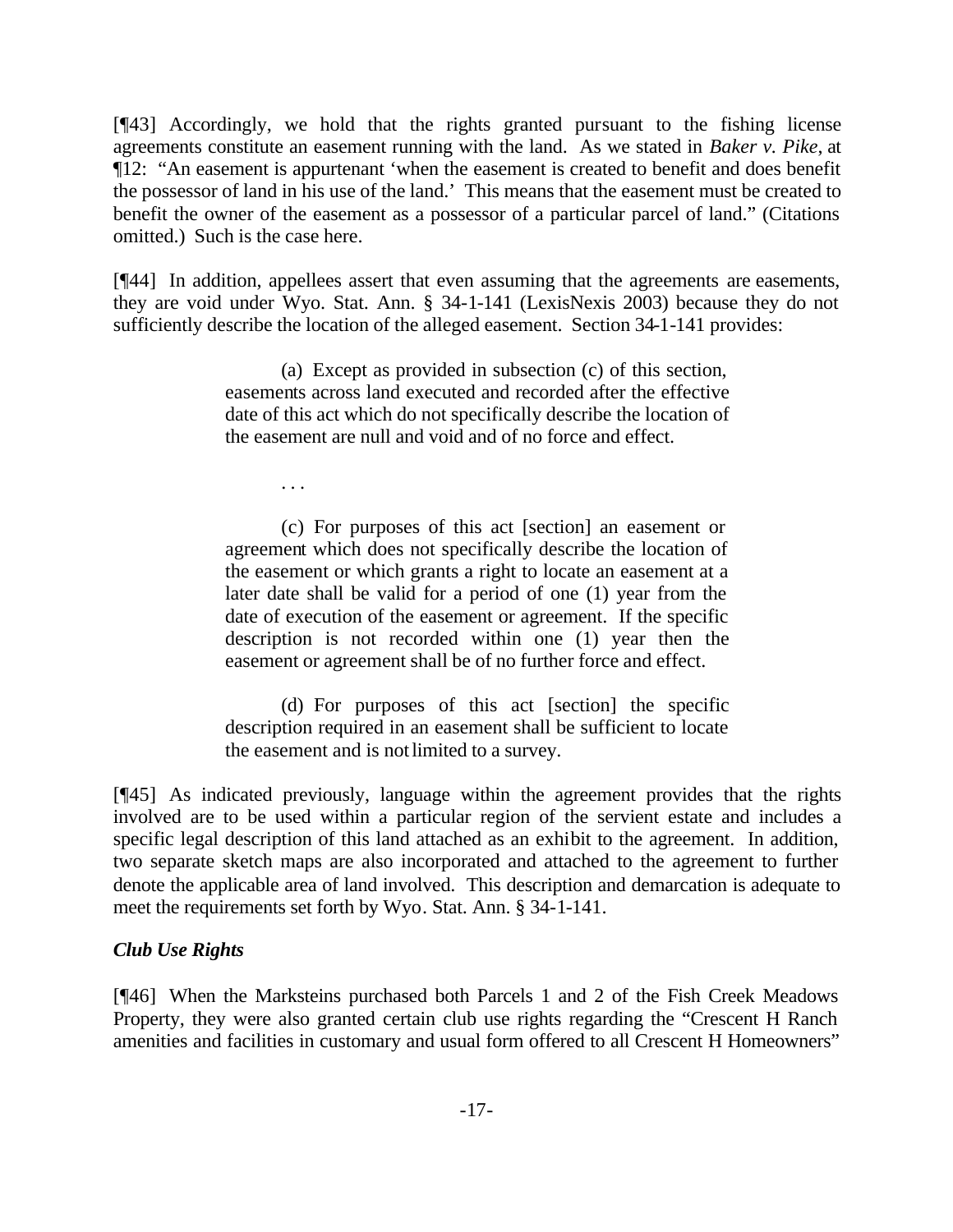apparently in the form of an "Interim Club Agreement".<sup>8</sup> Upon our review of the language utilized in the club use agreement, we again determine that the agreement is not ambiguous, but conclude that this agreement must be designated a revocable license.

[¶47] While it is true that the agreement creates the rights indicated by virtue of the purchase and ownership of specifically delineated land, contrary to the fishing rights agreements, this document specifies that participation in horseback rides and utilization of the cross-country ski trails and the dining facilities are limited. Indeed, it is stated within the agreement that during "certain brief periods throughout the summer certain groups or corporations" may reserve the Crescent H Ranch "for their exclusive use, during which time it may not be possible to schedule a horseback ride" and that reservations for horseback rides must be made a day in advance. These rights may also only be exercised during the normal Crescent H Ranch summer season and usual riding hours. Dining privileges are extended solely during the summer and winter seasons of operation, on a "reasonable 'as available' basis, with twenty-four hours notice."<sup>9</sup> The club use agreement also states that the crosscountry ski trails may be used each winter ski season only in those areas designated each year by the licensor and that any of the rights granted are subject to regulations and policies set solely by the licensor. These granted rights are further only "transferable" to subsequent owners of the land.

[¶48] Additionally, the agreement requires that an annual fee to enjoy these rights of use be paid in the amount of \$1,000.00 and that this amount may be adjusted in the future on a reasonable basis. Separate fees for breakfast, lunch, dinner, and barbeques shall also be set each year by the licensor on a reasonable basis. The licensor also reserved the right to impose regulations and policies that must be followed as a condition of continued enjoyment of the various rights of use. No duration of the rights granted is expressed within the agreement, but no reservation of the power to revoke such rights is maintained.

[¶49] Upon review of each of the expressed terms and surrounding circumstances, we hold that the language utilized by the parties in the club use agreement evidences the intent of the parties to grant the rights inferred on a terminable basis and not in perpetuity. As such, we classify the club use agreement as a revocable license. Simply put, this agreement granted rights that were temporary in nature and could be unilaterally revoked at the will of the licensor.

<sup>8</sup> The Interim Club Agreement by its terms was to remain in affect only until more formal "Club" documents were completed. However, the more formal "Club" documents were evidently never finalized.

<sup>&</sup>lt;sup>9</sup> This agreement also refers to fishing rights in a general nature but then references the much more specific Fishing License Agreement already discussed above.